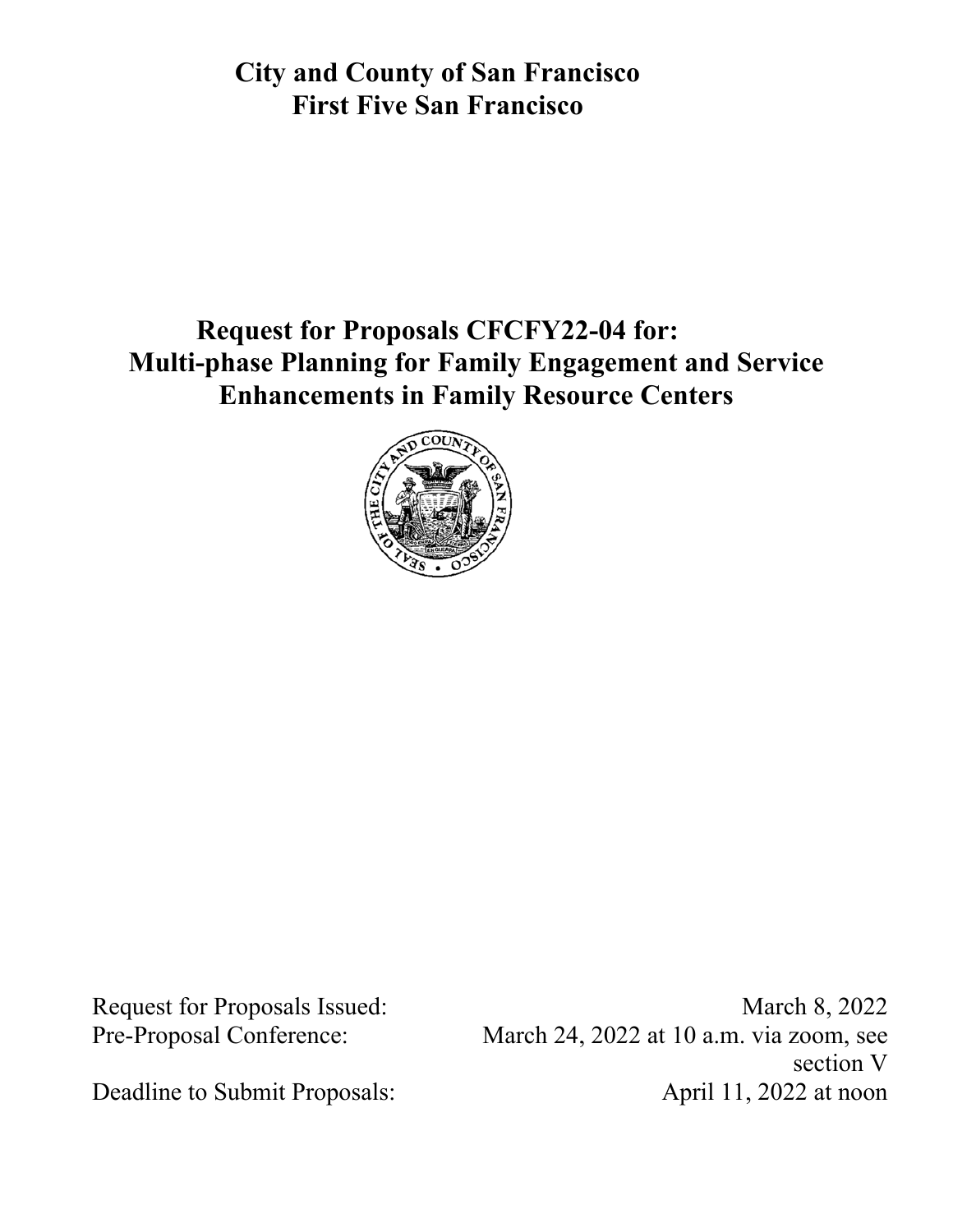#### **I. INTRODUCTION AND SOLICITATION SCHEDULE**

#### **A. Introduction**

#### **1. General**

 The First 5 San Francisco Children and Families Commission (First 5 SF) announces its intent to seek proposals from nonprofit organizations, specifically city-funded Family Resource Centers, interested in overseeing multi-phase planning and action projects and other service enhancements, aimed at bringing about an organizational culture shift in engagement of families, especially those in the population of focus as described.

#### **2. Background**

 First 5 SF and the Office of Early Care and Education (OECE) will unite under a new Department of Early Childhood (DEC) effective July 1, 2022. This integrated department will be dedicated to the early care and education, health, and well-being of San Francisco's youngest residents, children under the age of five, and their families. The departments are working jointly towards a multi-year strategic and spending plan that enables the City of San Francisco to provide a strong early learning and care foundation that uses a whole child approach to support school readiness and lifelong success.

 DEC seeks to elevate the importance of the early childhood years, ensuring that in this critical time of growth and development every child is able to reach their full potential. DEC will focus attention to the wide-ranging issues and challenges that families with young children face from the prenatal period through the early childhood and kindergarten. Our partnership with other public agencies and community organizations will focus on equity-centered solutions that make our city the best place in the nation to raise young children.

 First 5 SF, and the future DEC, is committed to the creation of an early childhood system in San Francisco designed to promote inclusion and eliminate racial disparities in both opportunities and outcomes. Everyone should have what they need to thrive no matter their race, age, ability, gender, sexual orientation, ethnicity, or country of origin. Further, First 5 SF and DEC are committed to combating systemic racism and the disparate impact of governmental services by advancing racial equity in all aspects of our work, ensuring access to services, and providing support to communities to ensure their ability to succeed and thrive.

 First 5 SF and DEC seek to partner with community-based organizations that share these values in their organizational culture and program services. The agency sees our contracted community-based partners, and their work, as a means to enhance and further efforts to address racial equity and inclusion across San Francisco.

 Respondents to this request for proposals must ensure that they clearly demonstrate how these values are exemplified through their organizational and program operations. Organizations should be able to demonstrate plans, strategies, and activities to address racial equity and inclusion among staff and program participants, as well as internal controls to regularly review current practices through the lens of racial equity and inclusion to identify areas of improvement.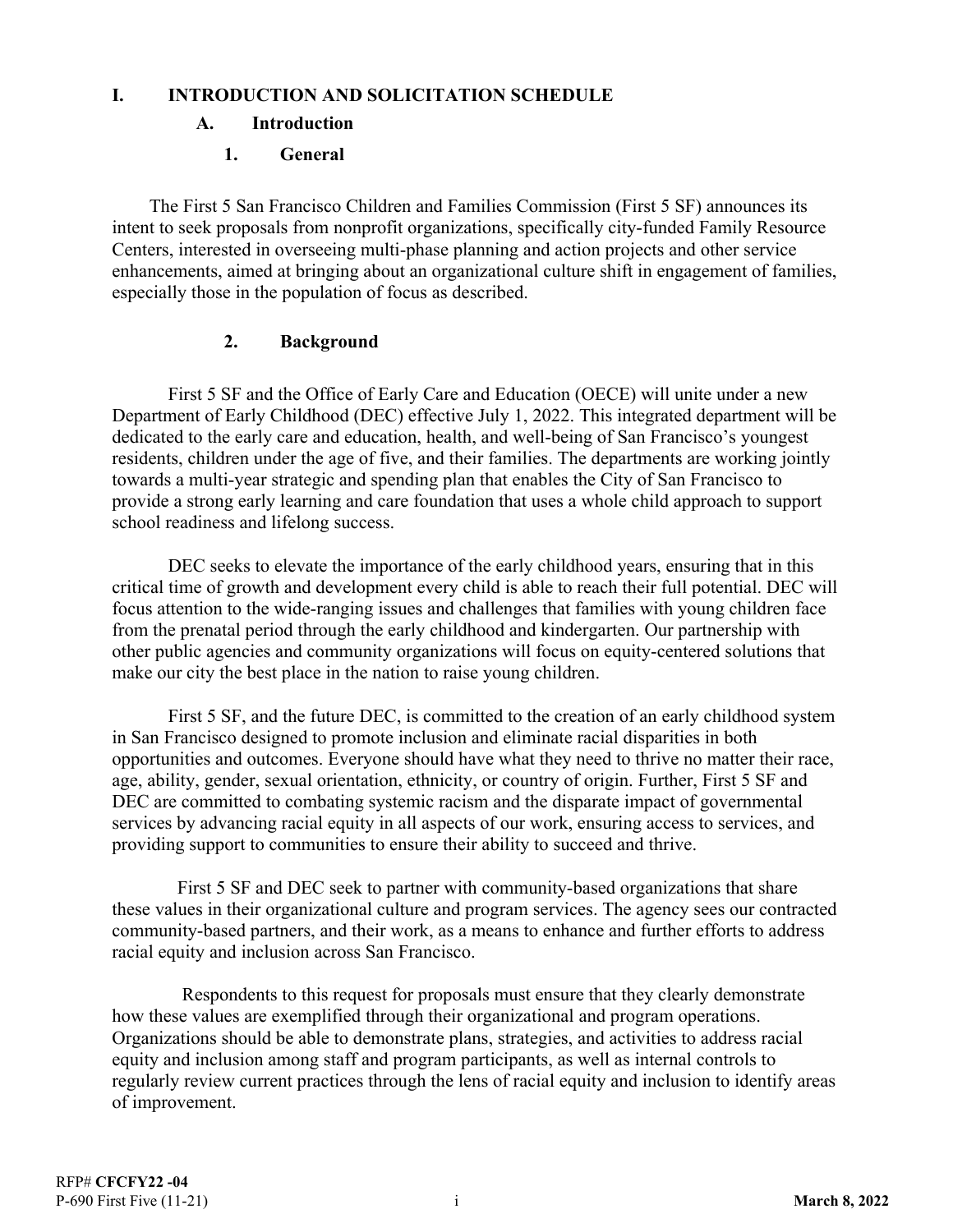#### **3. Purpose**

An overarching goal of First 5 SF and the future DEC is to support school readiness at kindergarten entry. Since 2007, Kindergarten Readiness Assessments were periodic in partnership with the San Francisco Unified School District (SFUSD), and are now conducted annually beginning from 2018. Assessments consistently demonstrate that San Francisco kindergarteners are not entering school equally prepared and that inequities grounded in race and socioeconomics are a significant factor in kindergarten readiness disparities. Specifically, Latino, Black, and Pacific Islander children are at a rate of readiness levels between 44% and 47%. While there has not been a kindergarten assessment conducted since the Covid-19 pandemic struck, all health, socio-economic, and family needs assessment data conducted nationally and locally shows every indication that risk factors negatively impacting school readiness are on a sharp rise across all ethnic groups. Learning loss and social-emotional effects from the pandemic are frequently observed by educators. In a recent national survey, over 97% of educators over the past year stated they saw some learning loss, particularly among Black and Latino students; 57% estimated their students are behind by more than 3 months in social-emotional progress. Here, locally SFUSD recently reported the District had lost touch with 8,800 students, with the highest not-reached rates for Black, Pacific Islander, Asian, and Filipino families.

Research and evaluation also demonstrates that the services and activities within cityfunded Family Resource Centers (FRCs) have the power to influence school readiness and later academic outcomes, helping to "level the playing field" and reduce disparities among children before kindergarten. FRCs are in fact the primary school readiness service platform for First 5 SF with a significant funding investment to provide families with the resources and support that they need to thrive. However, recent FRC participation data indicates that rates of utilization are on decline for Black and African American families. In 2020-21 there were 468 families participating, down from 741 in 2018-19, which represents a nearly 40% decrease, particularly within those services that could offer opportunities for prevention or very early intervention.

With a desire to sustain robust participation in the FRC Initiative, First 5 SF, the SFUSD Early Education Department (EED), and FRCs began to explore together strategies for better engaging and serving families during the critical transition period between preschool and kindergarten entry, with a priority focus on the needs, strengths, wisdom, and experiences of Black and African American families. As an extension of this multi-year effort, the Family Innovation Hub was developed in early 2021. The Family Innovation Hub convened a series of conversations between First 5 SF, FRC staff and leadership, SFUSD EED staff and leadership, and parents/caregivers of primarily Black and African American SFUSD EED students to explore:

- 1. FRC Initiative services' and activities' responsiveness and how service models could be more responsive;
- 2. Strategies to improve upon FRC outreach into the SFUSD EED programs;
- 3. Approaches FRCs could adopt to support parents/caregivers in kindergarten enrollment; and
- 4. Recommendations for government partners and advisory groups to strengthen their partnerships with parents/caregivers.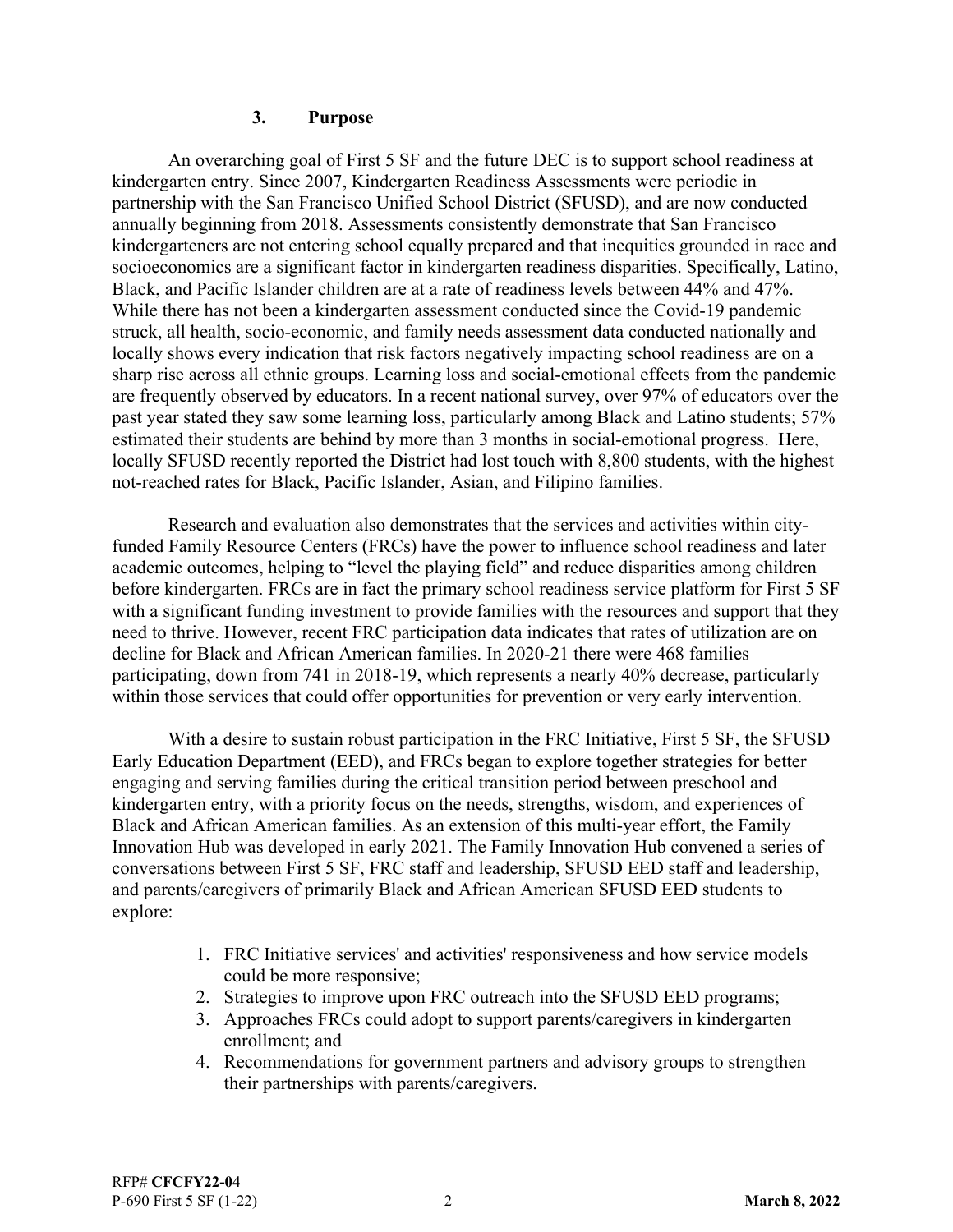Recommendations largely focused on FRCs, and as such provide the cornerstone for the population of focus and scope of work set forth in this RFP. This RFP represents an opportunity to extend and deepen the foundation that has been laid through the Family Innovation Hub, creating a bridge toward sustainable change within the FRC Initiative, by enabling individual FRCs to select one Family Innovation Hub recommendation to explore and incorporate during a multi-phase planning and action project in close partnership with parents, and if applicable, community partners across multiple sectors and settings where families gather; including, but not limited to, continuing partnerships with the SFUSD Early Education Department and/or individual schools and preschools.

## **4. Entities Eligible to Apply**

The activities funded by this RFP build on the existing funding of the FRC Initiative, with funds allocated from the OECE and future DEC FY2021-23 city budget for the purpose of enhancing FRC partnership-building and FRC response to families disproportionately impacted by the Covid-19 pandemic. Any lead agency awarded grants to deliver full scope FRC activities is eligible to apply.

Lead agencies must also be community-based organization that is nonprofit and taxexempt under Section  $501(c)(3)$  of the Internal Revenue Code. Applicants must have a physical presence in California, and the capacity to work throughout San Francisco County and must be a San Francisco City-approved supplier/vendor in good standing at the time the contract is executed.

Lead agencies may submit no more than one application. An application from a lead agency may be on behalf of multiple FRC grants it holds. An application from a lead agency may also be on behalf of multiple funded FRCs, i.e. multiple funded FRCs may enter into their selected multi-phase project as part of a collaborative agreement toward collective organizational culture shift, practice change, and service enhancement.

#### **B. Anticipated Contract Term**

A contract awarded pursuant to this Solicitation shall have a tentative term of May 1, 2022 to June 30, 2023 subject to annual availability of funds, annual satisfactory contractor performance, and need. First 5 SF and DEC reserve the right to enter into contracts of a shorter duration.

## **C. Anticipated Contract Not to Exceed Amount**

 The total estimated annual funding for this RFP is approximately \$1,000,000.00, which may increase or decrease depending on funding availability. The source of funding for these services is local funds allocated from the OECE and future DEC FY2021-23 City budget for the purpose of enhancing FRC partnership building and FRC response to families disproportionately impacted by the Covid-19 pandemic.

 First 5 SF estimates approximately 4 grants to be awarded in amounts up to \$250,000 for the grant period. This funding is one-time and within a short-term period to spend, thus are not intended to fund direct services that require longer-term investments. Respondents will not be compensated for costs incurred to respond to this RFP.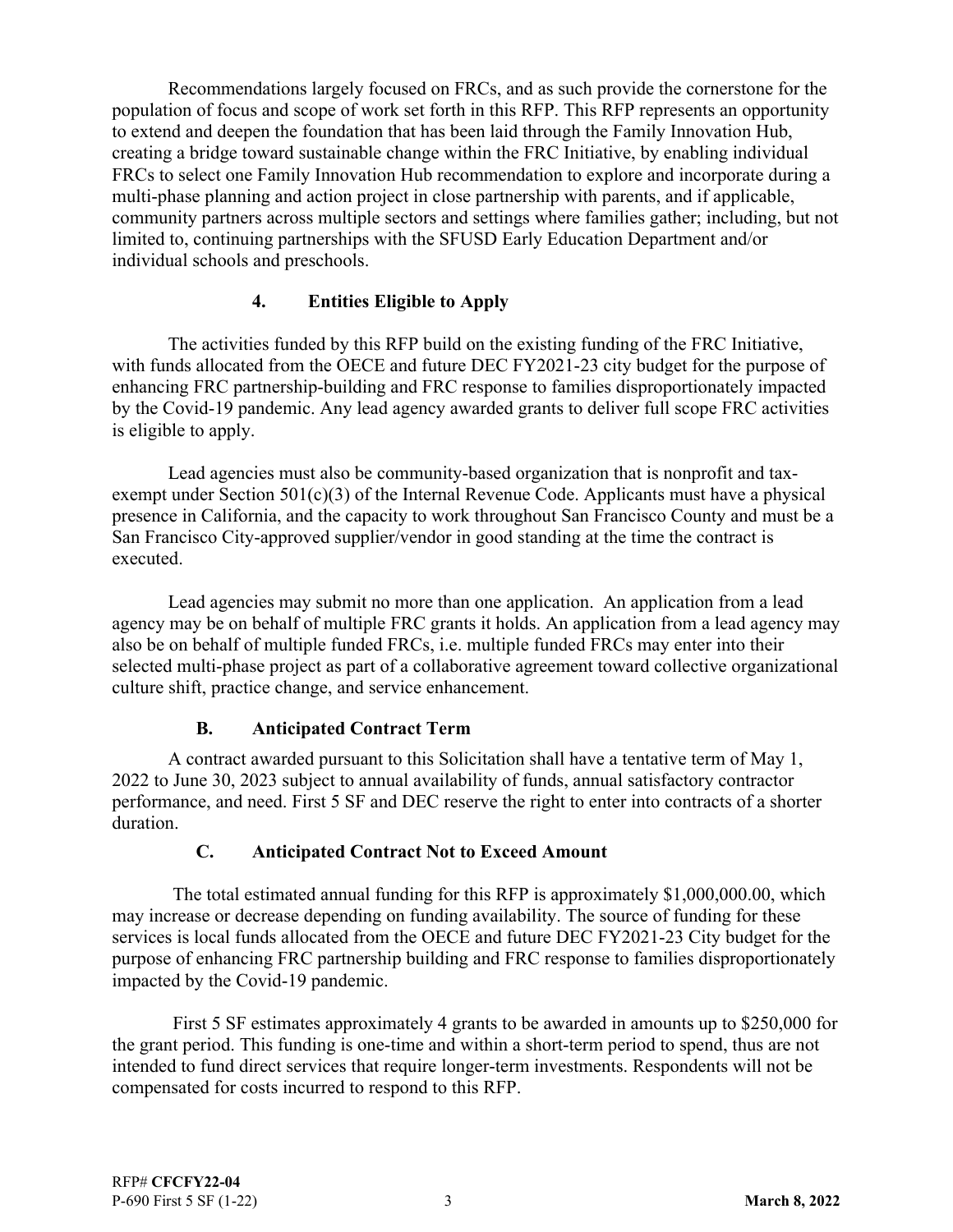During contract negotiations period, specific activities, budgets and length of term may be negotiated differently from those described in the selected proposal(s).

If the number of applications and requested budgets is less than or equal to the grants available, staff will review the received proposals to confirm proposal meets funding requirements and make recommendations for funding based on this review. If recommended grants' negotiated budgets is less than funds available, funds may be transferred to other proposals received at staff discretion.

 Payment for all services provided in accordance with provisions under this contract shall be contingent upon the availability of funds. The City shall not guarantee any minimum amount of funding for these services.

#### **D. Solicitation Schedule**

| <b>Proposal Phase</b>                        | <b>Tentative Date</b>             |
|----------------------------------------------|-----------------------------------|
| Request for Proposals Issued                 | March 8, 2022                     |
| Deadline for Submission of Written Questions | March 21, 2022                    |
| Pre-Proposal Conference                      | March 24, 2022 – 10 am - via zoom |
|                                              | See section V. A. for details     |
| Letter of Intent Deadline                    | March 29, 2022                    |
| Deadline to Submit Proposals                 | April 11, 2022 at noon            |
| Tentative Notice of Contract Award           | May 3, 2022                       |

The anticipated schedule for this Solicitation is set forth below. These dates are tentative and subject to change.

#### **E. Limitation of Communications During Solicitation**

From the date this Solicitation is issued until the date the competitive process of this Solicitation is completed (either by cancelation or final Award), Proposers and their subcontractors, vendors, representatives and/or other parties under Proposer's control, shall communicate solely with the Contract Manager whose name appears in this Solicitation. Any attempt to communicate with any party other than the Contract Manager whose name appears in this Solicitation – including any City official, representative or employee – is strictly prohibited. Failure to comply with this communications protocol may, at the sole discretion of City, result in the disqualification of the Proposer or potential Proposer from the competitive process. This protocol does not apply to communications with the City regarding business not related to this Solicitation.

#### **F. Population of Focus**

This RFP seeks to identify FRCs that will engage in multi-phase planning and action projects and other service enhancements aimed at bringing about an organizational culture shift to be able to respond to input and recommendations received through the Family Innovation Hub. The Family Innovation Hub convened a series of conversations between First 5 SF, FRC Initiative staff and leadership, SFUSD EED staff and leadership, and parents/caregivers of primarily Black and African American SFUSD EED students to gather their input around recommendations for improved responsiveness, outreach, community partnerships, and service delivery.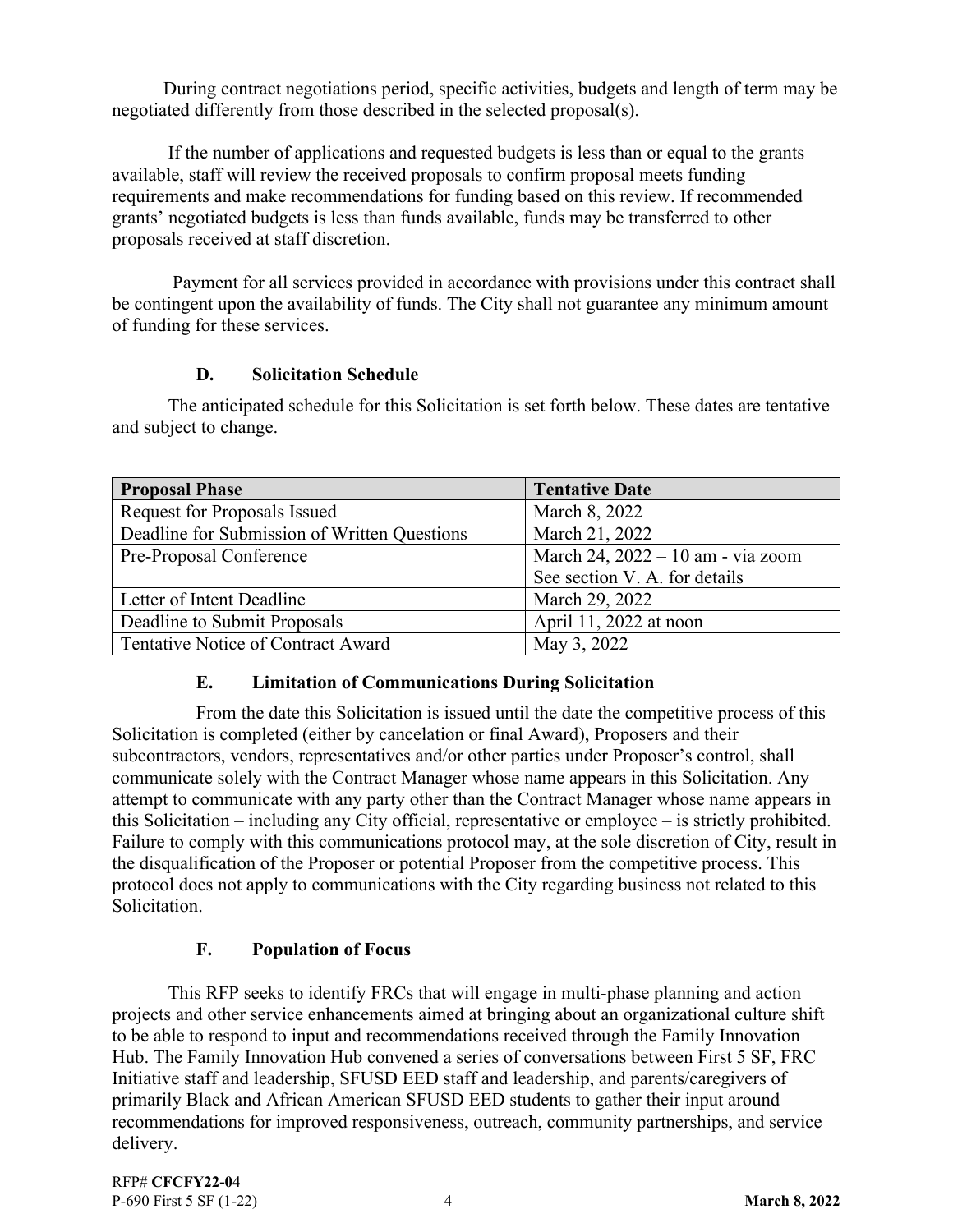Results from the Family Innovation Hub and additional research and/or planning have informed the population of focus and substantiate the need for explicit attention and intentional approaches unique to circumstance and culture. For example, there is evidence that San Francisco's Black and African American communities experienced a disproportionate interruption in access to support services from the Covid-19 pandemic. Overall FRC participation data showed a decline in utilization, from 741 Black and African American families participating in 2018-19 to 468 families participating in 2020-21, a nearly 40% decrease. Further, a national PEW Research survey (May 2020) found that the COVID-19 crisis impacted the health and financial circumstances of Black and Hispanic households more than others. Another recent report from Equity Research Action Coalition and Child Trends focusing specifically on Black and African American families, demonstrates that economic instability and access to early care and education options is a significant concern for Black families, more than for other families. Survey results showed Black families had difficulty paying for early care and education more often than others, whether those families were low- or middle-income households.

Work and findings from the Family Innovation Hub also highlighted that Black and African American families bring power, resiliency, wisdom, and experience. They have developed tremendous knowledge and skills while navigating fractured and siloed service systems. They are their children's first and best teachers, their families' strongest source of support, and a resource to one another and their communities. The knowledge and experience of Black families should be celebrated, centered, and uplifted in the process of understanding issues and developing plans of action. Black and African American families must be an integral part of any solution affecting their current and future well-being and the well-being of their children.

Needs, strength, culture and circumstances were taken into deep consideration through the process and findings of the Family Innovation Hub. At the end of a multi-part and intensive conversation series, the following recommendations were developed prioritizing and specific to Black and African American families, including:

- 1. Provide a culturally appropriate academic roadmap that outlines key processes and offers key points of contact for early care and education and kindergarten transition.
- 2. Develop authentic, intentional parent, caregiver, and family partnerships by:
	- a. Communicating with Black families in a way that values and respects their culture and role as key stakeholders in their child's education.
	- b. Offering tools for immediate and future academic success and social-emotional development supports for Black students and their families.
	- c. Facilitating spaces that visually celebrate Black families' culture and heritage and intentionally makes room for them.
	- d. Offering or encouraging exploration of a counter-story when low engagement and other responses by Black families are correlated with negative cultural or character attributes, such as having low value/interest in education.
- 3. Offer direct supports in the form of Education Navigators, knowledgeable and experienced professionals that will support Black families with choosing and enrolling in schools, and Education Advocates, experts at advocating with and for Black students in SFUSD and their families.
- 4. Intentional and impactful connections for Black families, such as cooking classes for food pantry visitors and intentional introductions (warm-hand offs) to resources.
- 5. Equitable access to resources for Black families through technology and/or specialized reservation systems to basic needs supports and activities (food pantry, cooking classes, groups, etc).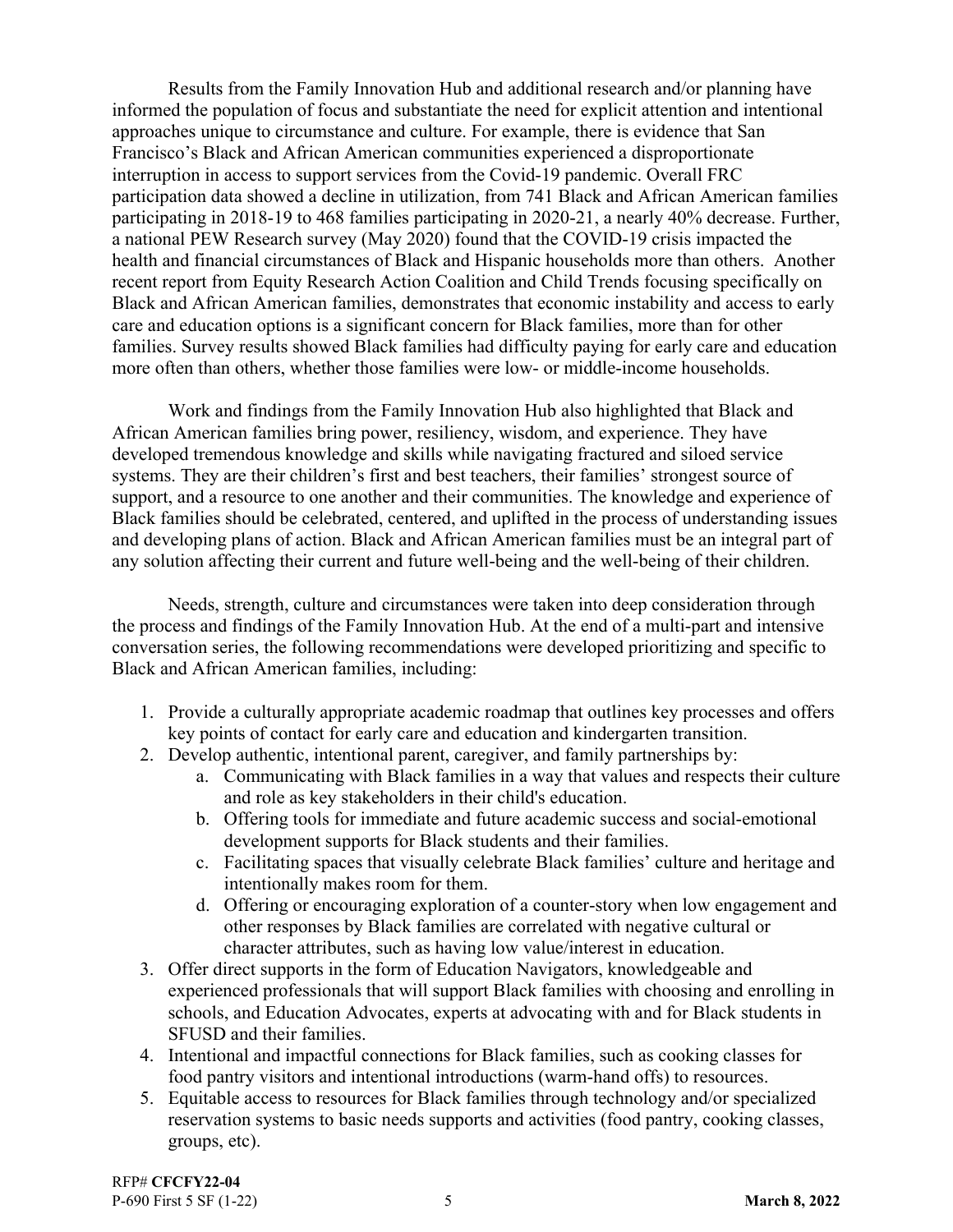The Family Innovation Hub summary further indicates that all the above recommendations can be actualized and enhanced through authentic FRC evaluations, accountability to action, ongoing family engagement, and continued support to families as their own educational advocates.

While the Family Innovation Hub project has held a focus on families with children in the transitional age between preschool and kindergarten and that does continue to be a priority, proposals that serve other age ranges of children and families will be considered.

## **II. SCOPE OF WORK**

The Scope of Work is to be used as a general guide and is not intended to be a complete list of all work necessary to complete the project. Contractors should use this description when designing their proposed programs. The description below outlines the key program elements and services the selected vendor(s) will provide. Applicants may suggest modifications and/or additions that will, in their estimation, make the program more feasible or effective.

Applicants are expected to respond directly to recommendations from the Family Innovation Hub through a multi-phase planning and action project to bring about an organizational culture shift toward authentic engagement of the RFP population of focus and corresponding service enhancements. See Population of Focus section and attached findings from the Family Innovation Hub for more detail.

## **A. Description of Services**

The recommendations from the Family Innovation Hub have been organized and grouped into three project areas for applicants to select from, with some recommendations also in progress and being addressed by First 5 SF staff. Respondents should select one of the following three as outlined below to form the basis of their funding proposal.

#### Projects for Selection

- 1. Development of authentic parent, caregiver, and family partnerships and intentional, impactful family connections prioritizing the RFP population of focus through capacitybuilding, followed by practice and policy change, in areas that value and respect families' culture and parents'/caregivers' key role as child's first and best teacher such as: communication, welcoming spaces, and counter-narratives.
- 2. Capacity-building, practice changes, service modifications, policy changes, and/or pilot launching of a school readiness and school success pathway prioritizing the RFP population of focus within current FRC essential services. Modifications, enhancements and pilot efforts could include:
	- ‐ New capacity and/or linkages for Education Navigators and Advocates supporting school enrollment and achievement of early learning school success goals.
	- ‐ Supports for families to develop their skills as educational advocates and identify professional pathways that can further benefit the career development.
	- ‐ Tools, resources, referrals, and warm hand-offs that offer students and their families opportunity for immediate and future academic success and social and emotional development.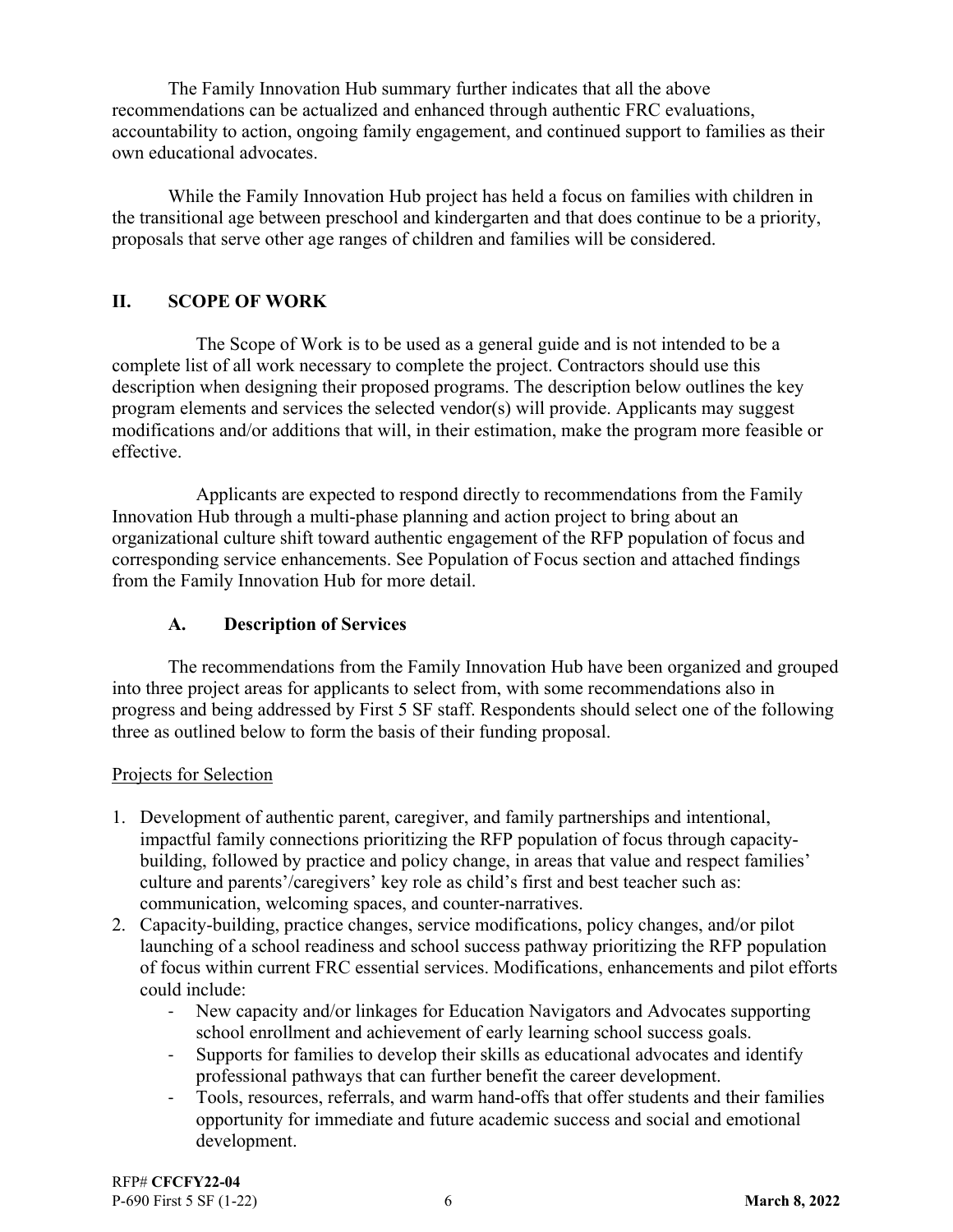3. Capacity-building, practice changes, service modifications, policy changes, and/or pilot launching of innovative strategies to ensure equitable access for the RFP population of focus to resources through technology, enhanced outreach, specialized reservation systems, and/or other strategies.

All projects must start with a planning phase that includes an in-depth landscape analysis of either current practice or needs/problem/readiness assessment and a dedicated process for authentic engagement of population of focus parents and caregivers from beginning to end of the project. Reflection questions to support authentic engagement are outlined below.

- ‐ Are parents equal partners in the process with influence, shared power, and shared decision making?
- ‐ Is communication bi-directional and is the relationship reciprocal and mutually beneficial? Are families being equitably compensated?
- ‐ Are parents co-creators of knowledge? Are they being respected for the knowledge and lived experience they bring to the team?
- ‐ Have you been intentional and transparent about both the mutual and non-mutual benefits of the engagement?

Following demonstrated completion of the planning phases, action phases of the project should include: a) expanded capacity/capacity-building through identification of cross-agency community partnerships and/or initial training, consultation or coaching; b) initial practice changes, service modifications, policy changes, and/or pilot launching of activities; and c) learning summary and detailed plan for sustaining and scaling.

## **B. Objectives**

This RFP seeks to identify FRCs that will engage in multi-phase planning and action projects and other service enhancements aimed at bringing about an organizational culture shift to be able to respond to input and recommendations received through the Family Innovation Hub. Key steps in the project include:

- 1. Authentically engage parents/caregivers in every step;
- 2. Critically examine current practice or conduct a problem/readiness/needs assessment;
- 3. Expand and build capacity for initial practice changes, service modifications, policy changes, and/or pilot launching of activities; and
- 4. Develop a learning summary and detailed plan for sustaining and scaling.

Learning summaries and final plans will inform revisions and differentiations to the Family Resource Center Service Initiative theory of change and logic model as it relates to families from different demographic groups.

## **C. Reporting Requirements**

At minimum, selected applicants will track key performance metrics and implementation expenses for activities related directly to the scope of work herein with supporting documentation. Recipient will participate in, and support, all other evaluation, data, and reporting expectations that are a part of fulfilling grant requirements.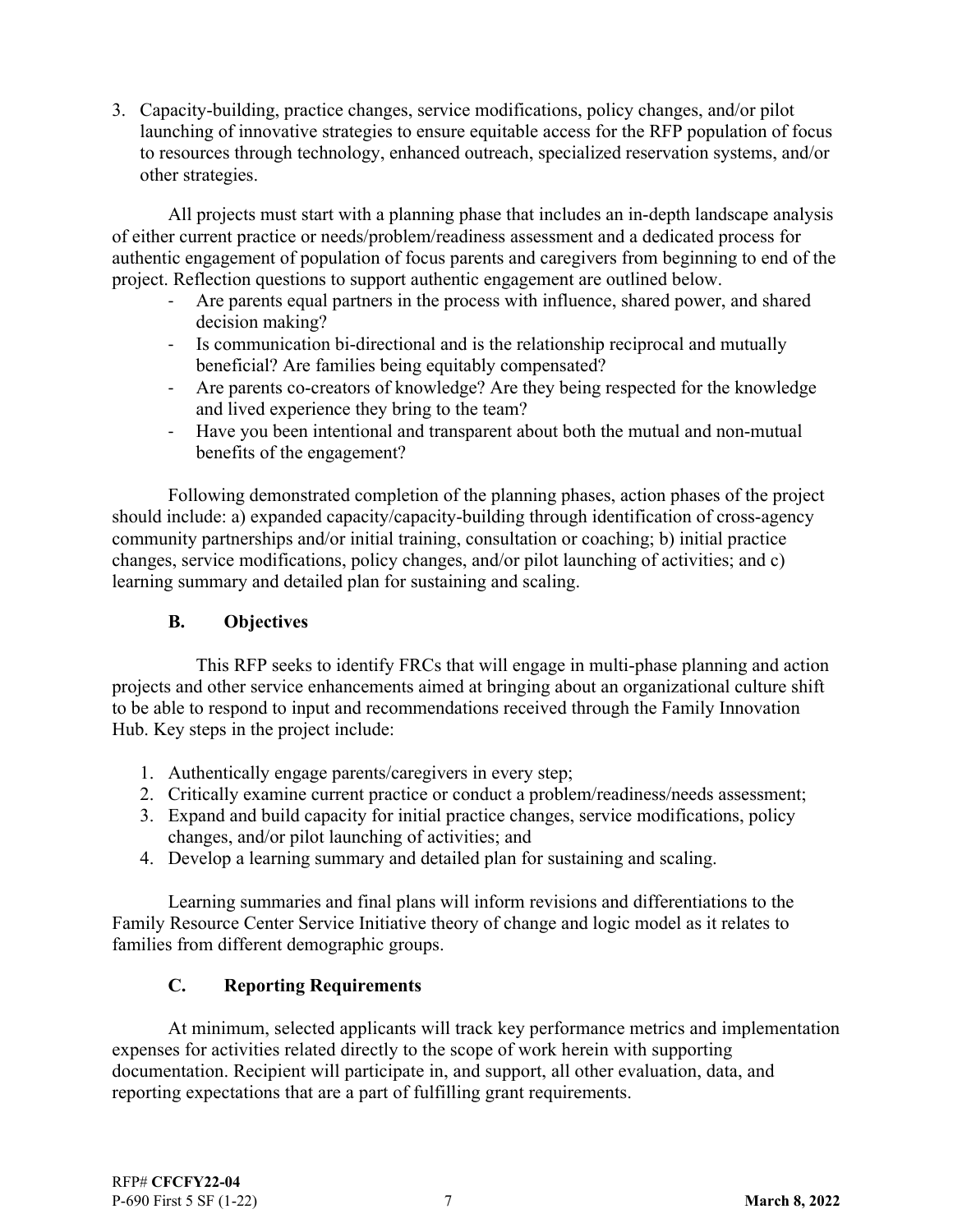Selected applicants may be asked to participate in a culminating learning exchange with other FRCs to share findings, lessons learned, and recommendations. First 5 San Francisco may also ask funded agencies to participate in additional evaluation activities to ensure the learnings and experiences of the grant's activities are captured

## **III. SUBMISSION REQUIREMENTS**

## **A. Time and Place for Submission of Proposals**

Upload all attachments via the online application: https://www.surveymonkey.com/r/multiphase by **noon SHARP on April 11, 2022.** No late attachment submissions or attachments submitted via other mechanisms will be considered.

**Submission Confirmation:** Be sure to check the box marked "This application is complete and accurate and can be confirmed as a final submission" in the Survey Monkey to confirm your application is complete and accurate and confirm your final submission. **Responses will not be scored if this box is not checked.**

Overview of required attachments and preferred labeling and submission format is provided below.

- A. Attachment A: Resumes and Position Descriptions upload materials requested in question 29 - 32in the Survey Monkey application form.
- B. Application Required Attachment B Signature Page Form. Attachment B Form can be downloaded at www.first5sf.org. Print, sign, scan and label as "Agency Name Attachment B - Signature Page Form".
- C. Application Required Attachment C Use Budget and Budget Narrative Excel Form Download Attachment C Budget Form found at www.first5sf.org. When form is complete put it into PDF and title "Agency Name Attachment C - Budget and Budget Narrative Form"

#### **B. Format**

To comply with page limits, proposal responses should be created using a word processing software (e.g. Microsoft Word or Excel), text should be unjustified (i.e., with a ragged-right margin) using a 12 point serif font (e.g.-Times New Roman, and not Arial), and page margins should be at least 1" on all sides (excluding headers and footers).

These responses can then be copied into the Survey monkey.

## **C. Content**

Organizations interested in responding to this RFP must submit the following information, in the order specified below. All proposals for funding must be developed using the format below. This is necessary so that all proposals can receive fair and equal evaluation. Proposals not following the required format will not be considered for funding. Information must be at a level of detail that enables effective evaluation and comparison between proposals by the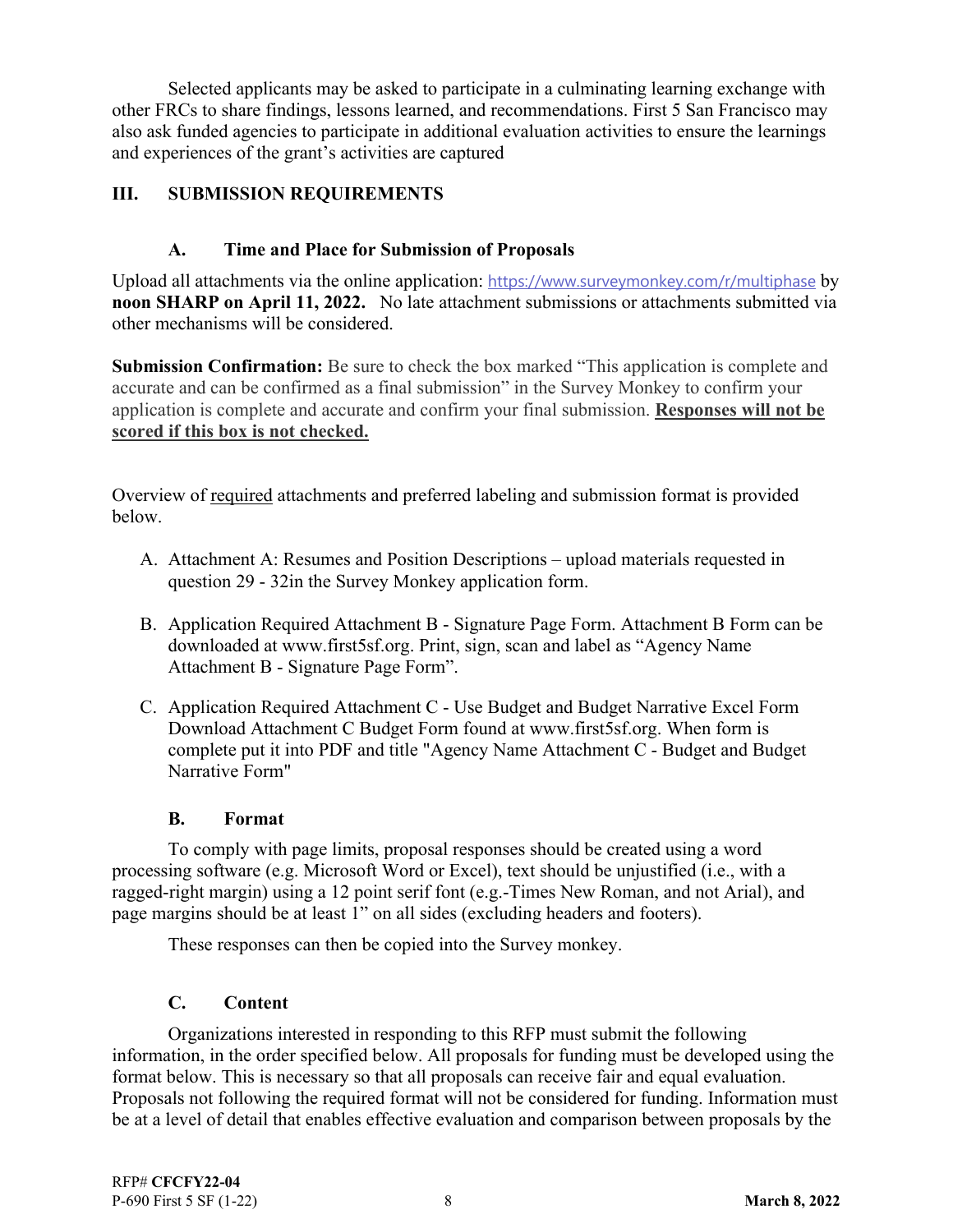Proposal Evaluation Panel. The Respondent must ensure that the proposal addresses the Selection Criteria as outlined in later sections of this RFP.

## **1. Cover Page/General Agency and Contact Information**

- Organization's name, address
- Executive Director's name, email, phone number
- Contact person's name, email, phone number
- Brief description of organization's mission and history

## **2. Understanding Current Participation Patterns of RFP Population of Focus within Agency (Page Limits noted in online application)**

- Describe current rate of participation of RFP population of focus within agency services; include whether this is an increase or decrease and whether participation patterns tend to vary by service. Include any observation of or data regarding differential outcomes for population of focus families if available.
- Describe any patterns of inclusion or exclusion and initial areas for change and improvement noted by staff and/or participants, as well as any past successes or challenges addressing these.
- Describe and demonstrate a commitment to honest and rigorous examination and root-cause analysis to support a service culture that combats racism, and specifically anti-Black racism, including ways agency may have been complicit in past harms.

## **3. Authentic Parent and Caregiver Engagement (Page Limits noted in online application)**

- Describe any successful past experiences engaging parents/caregivers from diverse cultural, ethnic and socioeconomic backgrounds; specifically describe how you will center and uplift the knowledge, wisdom and experience that population of focus parents and caregivers bring.
- Specifically describe how will you ensure parents are equal partners in the process with influence, shared power, and shared decision making.
- Describe communication and compensation strategies to ensure the process is bidirectional, mutually beneficial, and non-extractive.

## **4. Project Description (Page Limits noted in online application)**

- Applicants must select and describe project that fits in at least one of the below areas in response to recommendations from the Family Innovation Hub:
	- 1. Development of authentic parent, caregiver, and family partnerships and intentional, impactful family connections through capacity-building followed by practice and policy change.
	- 2. Capacity-building, practice changes, service modifications, policy changes, and/or pilot launching of school readiness and success pathway within current essential services.
	- 3. Capacity-building, practice changes, service modifications, policy changes, and/or pilot launching of innovative strategies to ensure equitable access to resources.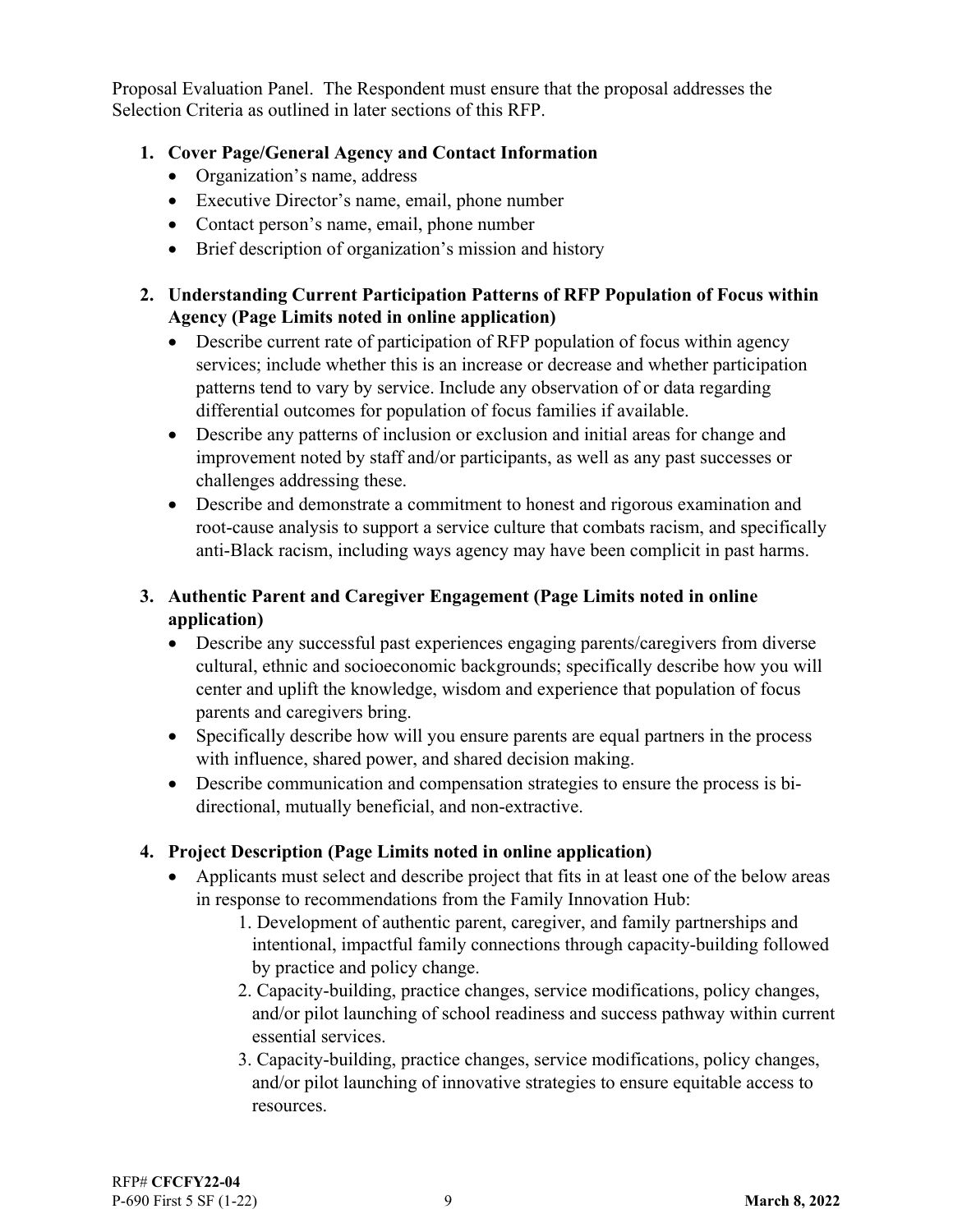- Provide a narrative description of the proposed project, including rationale for selecting, how the project represents something new and innovative that has not been tried before, and how you will define success. Please clearly distinguish in the narrative between the planning and action phases of the project, specifically detailing what will take place in each phase, and how the planning phase will set the foundation for the action phase.
- Describe attributes of your agency that will help support and foster the success of the project, including any organizational or agency-wide plans, strategies, and activities to discuss racial equity and inclusion among staff and program participants, as well as internal controls to regularly review current practices through the lens of racial equity and inclusion to identify areas of improvement.
- Describe proposed staff for the project and their roles, as well as any community partnerships already secured or intended.
- List the measurable activities, timeline, milestone outcomes, and data or other indicators you will track to measure success for the proposed project. Ensure that parent engagement activities and processes are highlighted throughout; ensure that activities and measures of success are specifically included for the planning phase as distinct from the action phase.
- Describe how you will incorporate mechanisms for sustainability into the project work and timeline.

## **5. Budget (Page Limit 2)**

● Attach budget and budget narrative using template provided.

## **IV. PROPOSAL EVALUATION CRITERIA**

#### **A. Minimum Qualifications (Pass/Fail)**

Each Proposal will be reviewed for initial determination on whether Proposer meets the MQs referenced in this section. **This screening is a pass or fail determination and a Proposal that fails to meet the Minimum Qualifications will not be eligible for further consideration in the evaluation process**.

| MO# | <b>Description</b>                                                            |
|-----|-------------------------------------------------------------------------------|
| MQ1 | Applicant lead agency is a current grantee of the City-funded Family Resource |
|     | Center Initiative                                                             |
| MQ2 | A nonprofit organization filed with a $501(c)(3)$ and/or equivalent.          |
| MQ3 | Has certified being willing and able to comply with the City contracting      |
|     | requirements set forth in Sections VII and VIII of this RFP.                  |
| MQ4 | Current certified vendor or the ability to become a certified vendor with the |
|     | City and County of San Francisco within ten (10) days of notice of award.     |

Proposals should clearly demonstrate that the qualifications are met. Insufficient or incomplete information may result in a proposal being considered non-responsive and may not be eligible for award of the contract.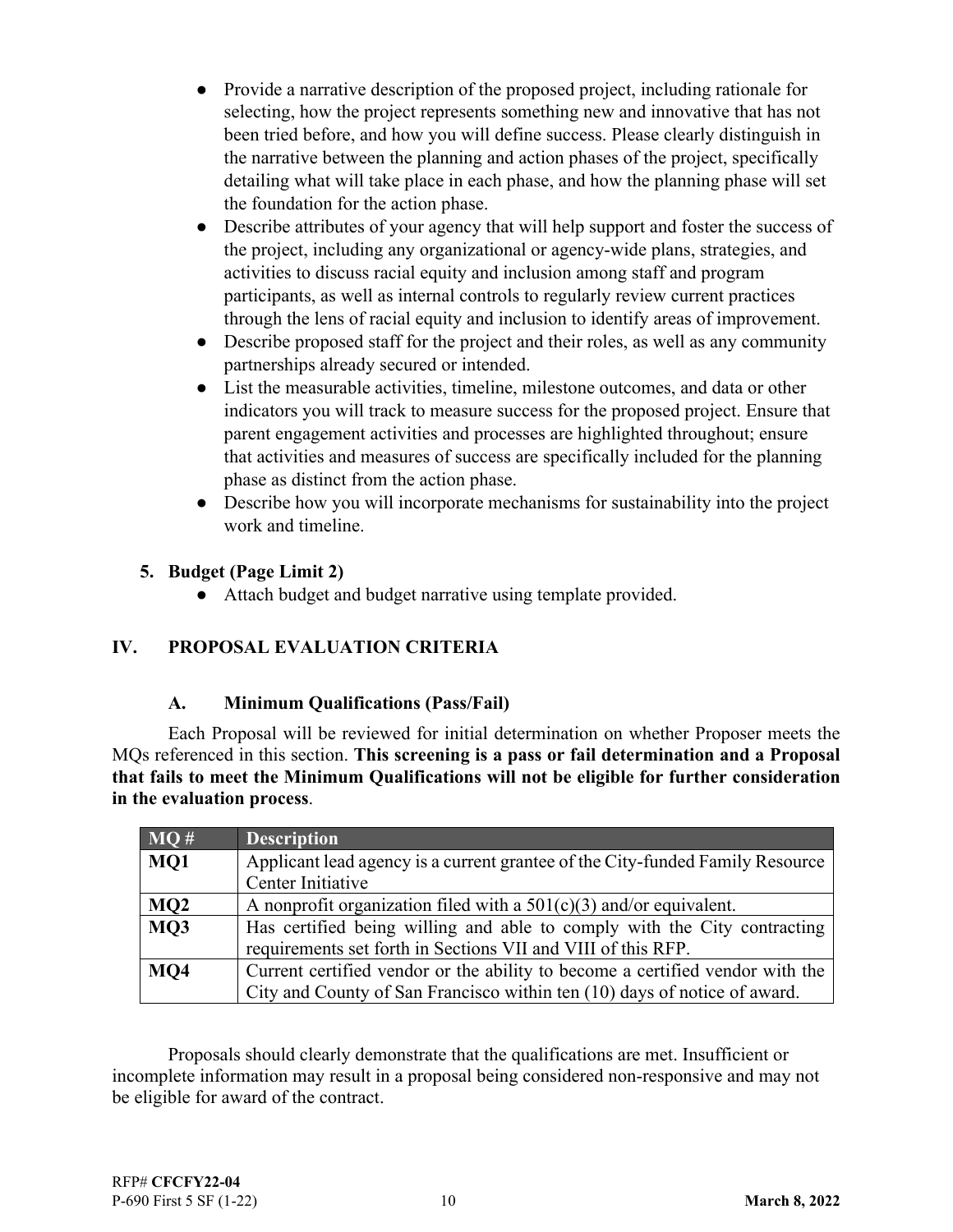**Please note:** Agencies submitting proposals that have previously been contracted by the City and County of San Francisco and/ or Federal agencies to provide goods and/or services must successfully demonstrate compliance with performance/monitoring requirements specified in previous grants/contracts (corrective actions) in order to be considered responsive to this RFP. Documented failure to correct performance/monitoring deficiencies identified in past City and County grants/contracts may result in Agency disqualification to participate in this RFP.

## **B. Selection Criteria**

Proposals received will be reviewed using the scale below. Only applications deemed whole and complete will be reviewed. The City intends to evaluate the proposals generally in accordance with the criteria itemized below.

| <b>Section</b>                             | <b>Possible Points</b> |
|--------------------------------------------|------------------------|
| Application is whole and compete, minimum  | Yes/No                 |
| eligibility met                            |                        |
| Understanding of Current Participation     | Up to $20$ points      |
| <b>Authentic Parent Engagement</b>         | Up to $25$ points      |
| <b>Project Description: Planning Phase</b> | Up to $15$ points      |
| Project Description: Action Phase          | Up to 20 points        |
| <b>Budget</b>                              | Up to $20$ points      |

 A proposal review panel(s), consisting of individuals appointed by First 5 SF will review all completed applications that meet the minimum eligibility requirements. Members of the proposal review panel(s) will evaluate and score each proposal, and make a funding recommendation to First 5 San Francisco. First 5 SF will then make the final selection and conduct contract negotiations.

 During contract negotiations period, specific activities, budgets and length of term may be negotiated differently from those described in the selected proposal(s).

 If number of applications and requested budgets is less than or equal to the grants available, staff may review the received proposals to confirm proposal meets funding requirements and make recommendations for funding based on this review.

 If recommended grants' negotiated budgets is less than funds available, unallocated funds may be transferred to other proposals received at staff discretion or not disbursed.

# **V. PRE-PROPOSAL CONFERENCE AND CONTRACT AWARD**

## **A. Non-Mandatory Pre-Proposal Conference**

 Proposers are encouraged to attend a non-mandatory Pre-Proposal Conference on March 24, 2022, at 10:00 a.m. to be held on Zoom, https://us06web.zoom.us/j/83720365223. All questions will be addressed at this conference and any available new information will be provided at that time. If you have further questions regarding the RFP, please contact the individual designated in Section VI.B.

## **B. Contract Award**

 First 5 San Francisco will select a proposer(s) with whom Agency staff shall commence contract negotiations. The selected proposal(s) will be part of the final contract and will be used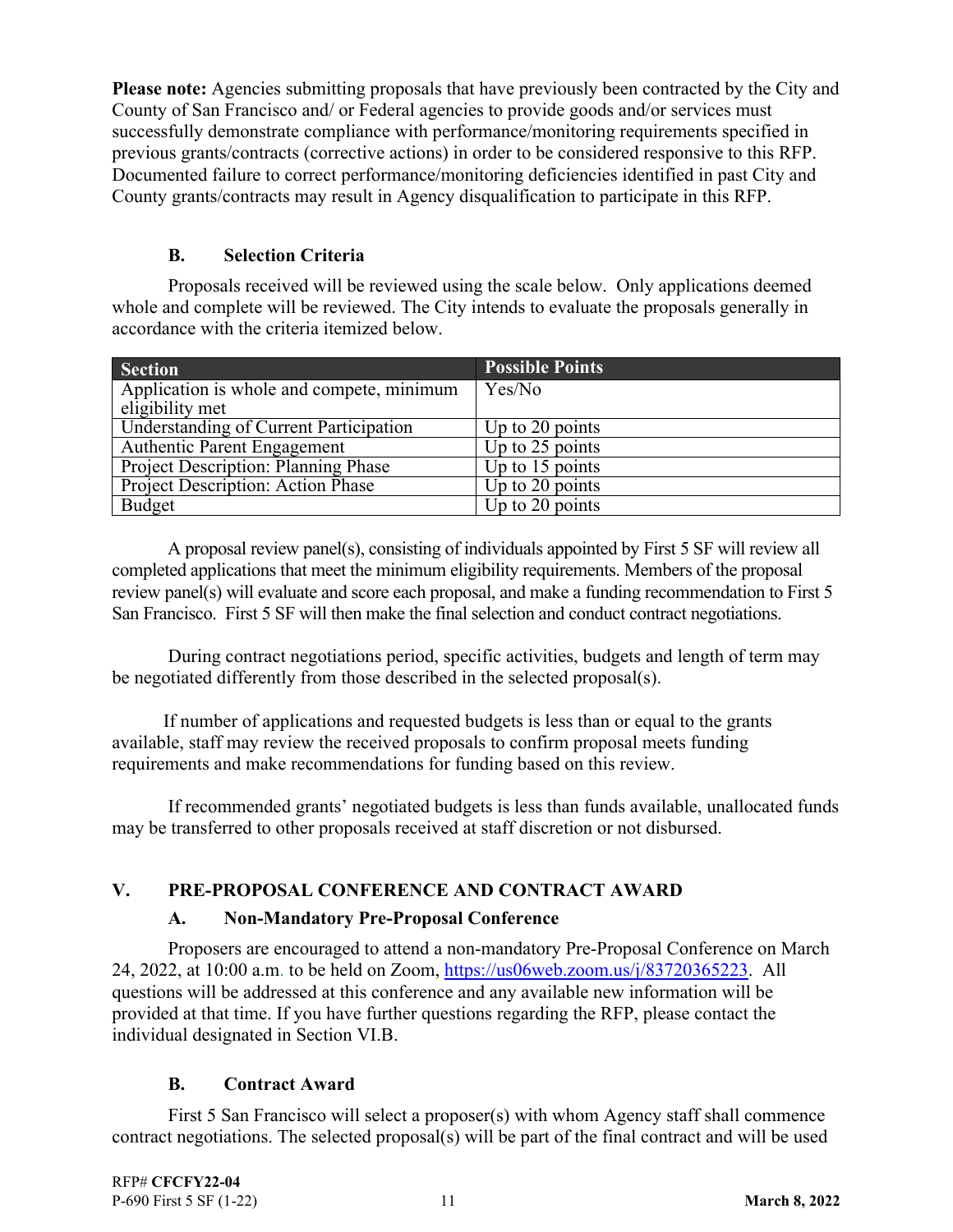as a starting point for contract negotiations. The acceptance and/or selection of any Proposal(s) shall not imply acceptance by the City of all terms of the Proposal(s), which may be subject to further negotiations and approvals before the City may be legally bound thereby. If a satisfactory contract cannot be negotiated in a reasonable time First 5 San Francisco, in its sole discretion, may terminate negotiations with the highest ranked proposer and begin contract negotiations with the next highest ranked proposer.

## **C. Written Questions and Requests for Clarification**

 Proposers are encouraged to submit written questions before the due date stated in Section I.D. to the individual designated in Section VI.B. All questions will be addressed, and any available new information will be provided in writing via email to proposers. All written questions must be submitted on or prior to March 21, 2022.

## **VI. TERMS AND CONDITIONS FOR RECEIPT OF PROPOSALS**

#### **A. Solicitation Errors and Omissions**

 Proposers are responsible for reviewing all portions of this Solicitation. Proposers are to promptly notify the Department, in writing, if the Proposer discovers any ambiguity, discrepancy, omission, or other error in the Solicitation. Any such notification should be directed to the Department promptly after discovery, but in no event later than five working days prior to the date for receipt of proposals. Modifications and clarifications will be made by Addenda as provided below.

## **B. Inquiries Regarding RFP**

 Inquiries regarding the RFP and all oral notifications of intent to request written modification or clarification of the RFP, must be directed to:

Derik Aoki Sr. Program Officerr Derik.Aoki@first5sf.org

#### **C. Objections to Solicitation Terms**

 Should a Proposer object on any ground to any provision or legal requirement set forth in this Solicitation, the Proposer must, not more than ten calendar days after the RFP is issued, provide written notice to the Department setting forth with specificity the grounds for the objection. The failure of a Proposer to object in the manner set forth in this paragraph shall constitute a complete and irrevocable waiver of any such objection.

#### **D. Solicitation Addenda**

 The City may modify this Solicitation, prior to the Proposal due date, by issuing an Addendum to the Solicitation, which will be posted on the San Francisco Supplier Portal and First 5 San Francisco's website, www.first5sf.org. Every Addendum will create a new version of the Sourcing Event and Proposers must monitor the event for new versions. **The Proposer shall be responsible for ensuring that its Proposal reflects any and all Solicitation Addenda issued by the City prior to the Proposal due date regardless of when the Proposal is submitted**. Therefore, the City recommends that the Proposer consult the websites frequently, including shortly before the Proposal due date, to determine if the Proposer has downloaded all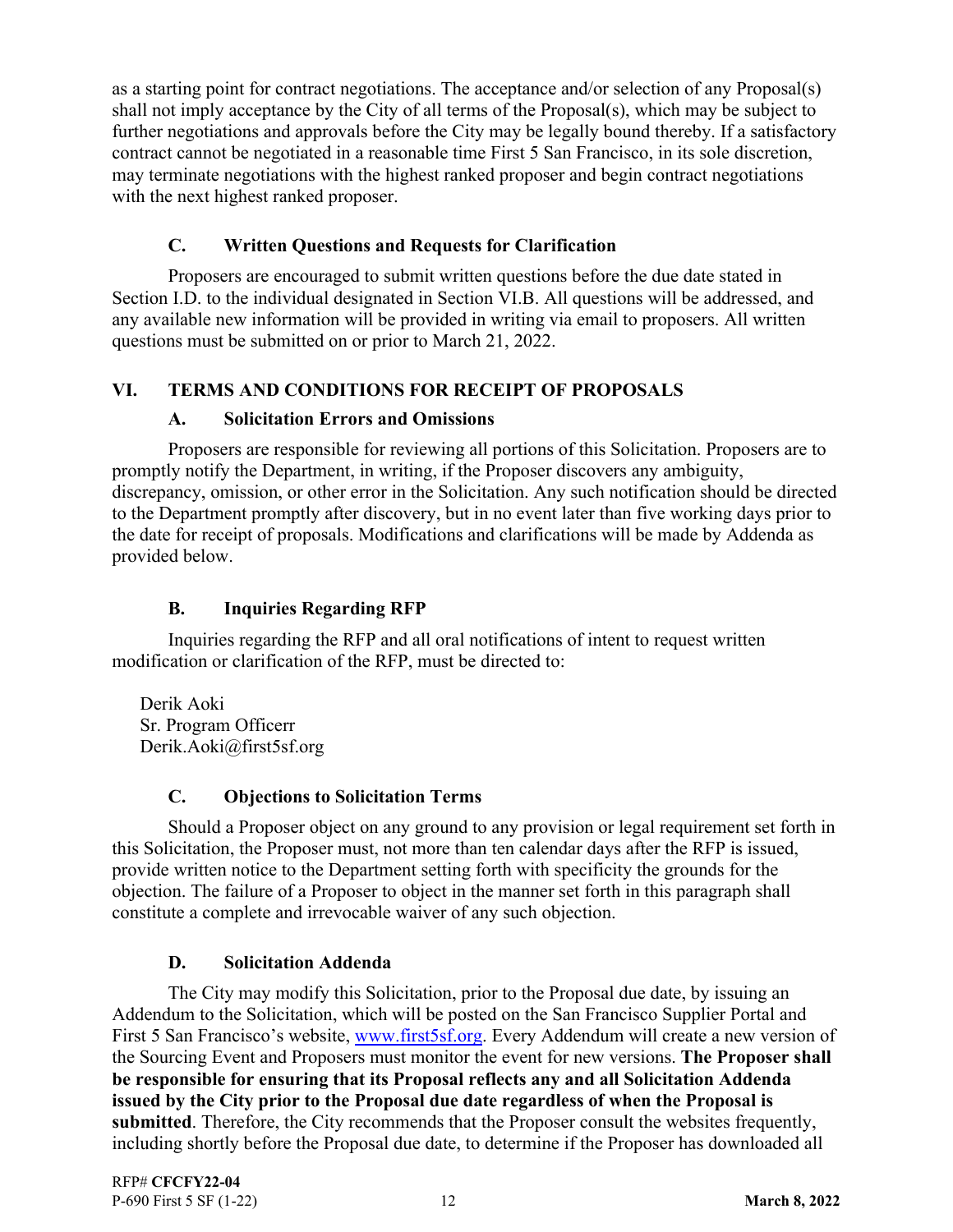Solicitation Addenda. It is the responsibility of the Proposer to check for any Addenda, Questions and Answers documents, and updates, which may be posted to the subject Solicitation.

#### **THE SUBMITTAL OF A RESPONSE TO THIS SOLICITATION SHALL EXPLICITLY STIPULATE ACCEPTANCE BY THE PROPOSERS OF THE TERMS FOUND IN THIS SOLICITATION, ANY AND ALL ADDENDA ISSUED TO THIS SOLICITATION, AND THE PROPOSED CONTRACT TERMS.**

## **E. Proposal Term**

 Submission of a Proposal signifies that the proposed services and prices are valid for 180 calendar days from the Proposal due date and that the quoted prices are genuine and not the result of collusion or any other anti-competitive activity. At Proposer's election, the Proposal may remain valid beyond the 180-day period in the circumstance of extended negotiations.

#### **F. Revision to Proposal**

 A Proposer may revise a Proposal on the Proposer's own initiative at any time **before the deadline** for submission of Proposals. The Proposer must submit the revised Proposal in the same manner as the original. A revised Proposal must be received on or before, but no later than the Proposal due date and time. In no case will a statement of intent to submit a revised Proposal, or commencement of a revision process, extend the Proposal deadline for any Proposer. At any time during the Proposal evaluation process, the Department may require a Proposer to provide oral or written clarification of its Proposal. The Department reserves the right to make an award without further clarifications of Proposals received.

## **G. Proposal Errors and Omissions**

 Failure by the Department to object to an error, omission, or deviation in the Proposal will in no way modify the Solicitation or excuse the Proposer from full compliance with the specifications of this Solicitation or any contract awarded pursuant to this Solicitation.

#### **H. Financial Responsibility**

 The City accepts no financial responsibility for any costs incurred by a Proposer in responding to this Solicitation. Proposers acknowledge and agree that their submissions in response to this Solicitation will become the property of the City and may be used by the City in any way deemed appropriate.

#### **I. Public Disclosure**

 All documents under this solicitation process are subject to public disclosure per the California Public Records Act (California Government Code Section §6250 et. Seq) and the San Francisco Sunshine Ordinance (San Francisco Administrative Code Chapter 67). Contracts, Proposals, responses, and all other records of communications between the City and Proposers shall be open to inspection immediately after a contract has been awarded. Nothing in this Administrative Code provision requires the disclosure of a private person's or organization's net worth or other proprietary financial data submitted for qualification for a contract or other benefit until and unless that person or organization is awarded the contract or benefit.

If the City receives a Public Records Request ("Request") pertaining to this solicitation,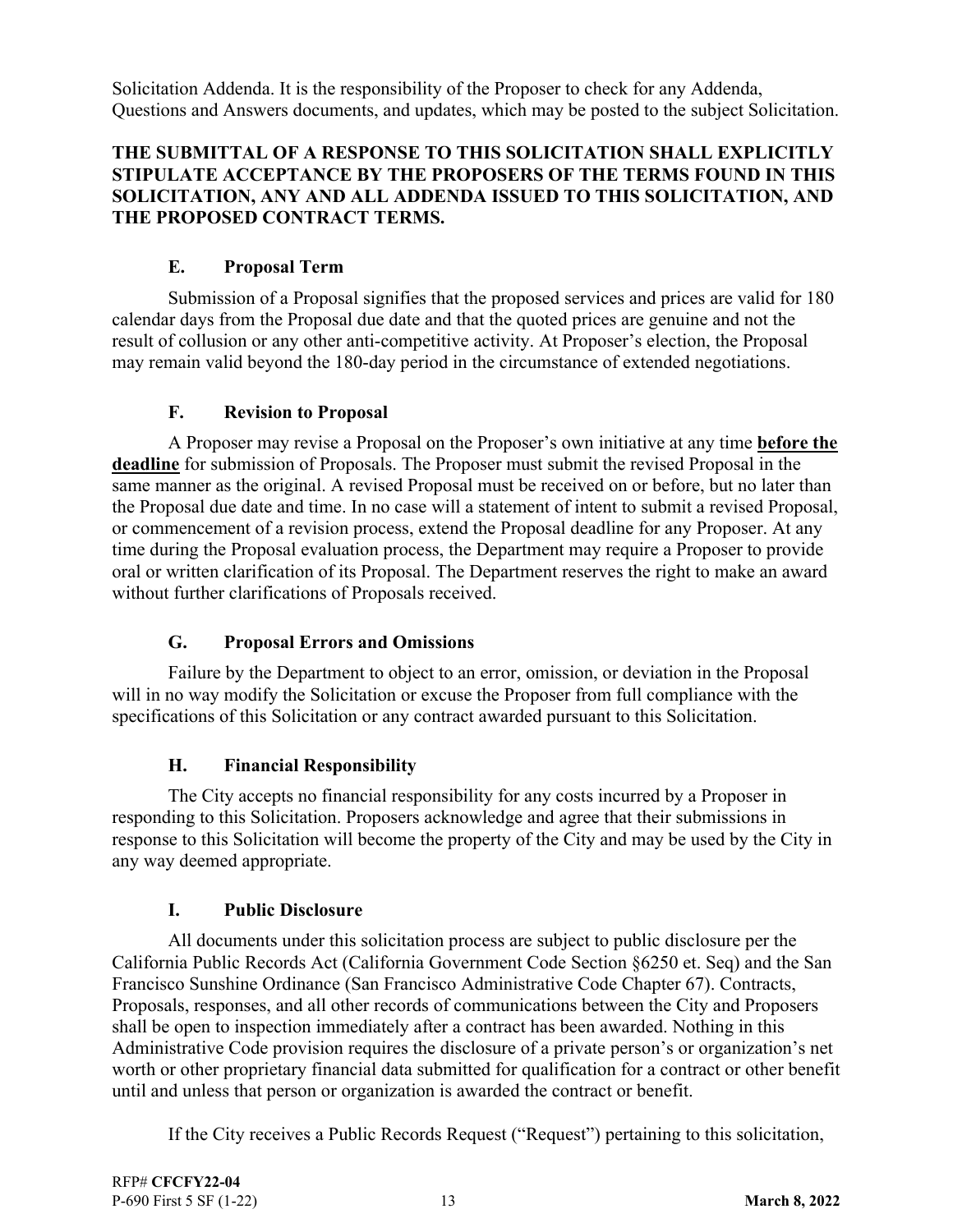City will use its best efforts to notify the affected Proposer(s) of the Request and to provide the Proposer with a description of the material that the City deems responsive and the due date for disclosure ("Response Date"). If the Proposer asserts that some or all of the material requested contains or reveals valuable trade secret or other information belonging to the Proposer that is exempt from disclosure and directs the City in writing to withhold such material from production ("Withholding Directive"), then the City will comply with the Withholding Directive on the condition that the Proposer seeks judicial relief on or before the Response Date. Should Proposer fail to seek judicial relief on or before the Response Date, the City shall proceed with the disclosure of responsive documents.

#### **J. Proposer's Obligations under the Campaign Reform Ordinance**

 If a contract awarded pursuant to this Solicitation has (A) a value of \$100,000 or more in a fiscal year and (B) requires the approval of an elected City official, Proposers are hereby advised:

- 1. Submission of a Proposal in response to this Solicitation may subject the Proposers to restrictions under Campaign and Governmental Conduct Code Section 1.126, which prohibits City contractors, Proposers, and their affiliates from making political contributions to certain City elective officers and candidates; and
- 2. Before submitting a Proposal in response to this Solicitation, Proposers are required to notify their affiliates and subcontractors listed in the awarded contract or Proposal of the political contribution restrictions set forth in Campaign and Governmental Conduct Code section 1.126.

 This restriction applies to the party seeking the contract, the party's board of directors, chairperson, chief executive officer, chief financial officer, chief operating officer, any person with an ownership interest greater than ten percent, and any political committees controlled or sponsored by the party, as well as any subcontractors listed in the awarded contract or Proposal. The law both prohibits the donor from giving contributions and prohibits the elected official from soliciting or accepting them.

 The people and entities listed in the preceding paragraph may not make a campaign contribution to the elected official at any time from the submission of a Proposal for a contract until either: (1) negotiations are terminated, and no contract is awarded; or (2) twelve months have elapsed since the award of the contract.

 A violation of Section 1.126 may result in criminal, civil, or administrative penalties. For further information, Proposers should contact the San Francisco Ethics Commission at (415) 252-3100 or go to https://sfethics.org/compliance/city-officers/city-contracts/citydepartments/notifying-bidders-and-potential-bidders.

## **K. Reservations of Rights by the City**

 The issuance of this Solicitation does not constitute a guarantee by the City that a contract will be awarded or executed by the City. The City expressly reserves the right at any time to:

1. Waive or correct any defect or informality in any response, Proposal, or Proposal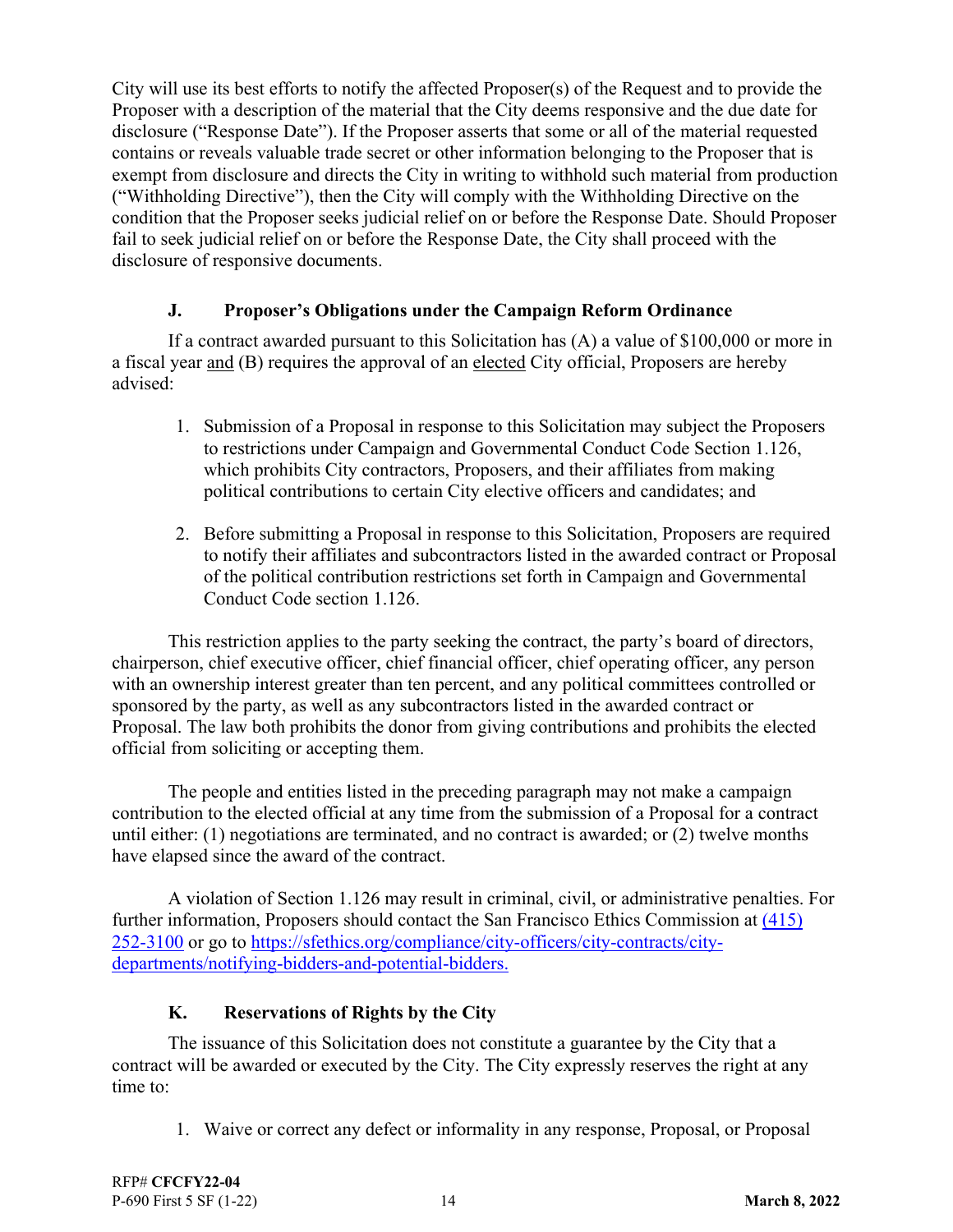procedure;

- 2. Reject any or all Proposals;
- 3. Reissue the Solicitation;
- 4. Prior to submission deadline for Proposals, modify all or any portion of the selection procedures, including deadlines for accepting responses, the specifications or requirements for any materials, equipment or services to be provided under this Solicitation, or the requirements for contents or format of the Proposals;
- 5. Procure any materials, equipment or services specified in this Solicitation by any other means; or
- 6. Determine that the subject goods or services are no longer necessary.

## **L. No Waiver**

 No waiver by the City of any provision of this Solicitation shall be implied from the City's failure to recognize or take action on account of a Proposer's failure to comply with this Solicitation.

## **M. Local Business Enterprise Goals and Outreach**

 Due to county, federal and state funding for these services, LBE bid discounts will not be used in this RFP.

## **N. Other**

- 1. Failure to timely execute a contract, or to furnish any and all insurance certificates and policy endorsements, surety bonds or other materials required in the contract, shall be deemed an abandonment of a contract offer. The City, in its sole discretion, may select another Proposer and may proceed against the original selectee for damages.
- 2. City reserves the right to reject any Proposal on which the information submitted by Proposer fails to satisfy City and/or if Proposer is unable to supply the information and documentation required by this Solicitation within the period of time requested.
- 3. Any false statements made by a Proposer or any related communication/clarification may result in the disqualification of its Proposal from receiving further evaluation and a contract award.

## **VII. CITY'S SOCIAL POLICY REQUIREMENTS**

 The San Francisco Municipal Code establishes a number of requirements for people seeking to do business with the City ("Social Policy Requirements"). The Social Policy Requirements set forth below are NOT intended to be a complete list of all Social Policy Requirements applicable to this Solicitation and any contracts awarded from it.

## **A. Proposers Unable to do Business with the City**

## **1. Generally**

 Proposers that do not comply with laws set forth in San Francisco's Municipal Codes may be unable to enter into a contract with the City. Laws applicable to this Solicitation are set forth below.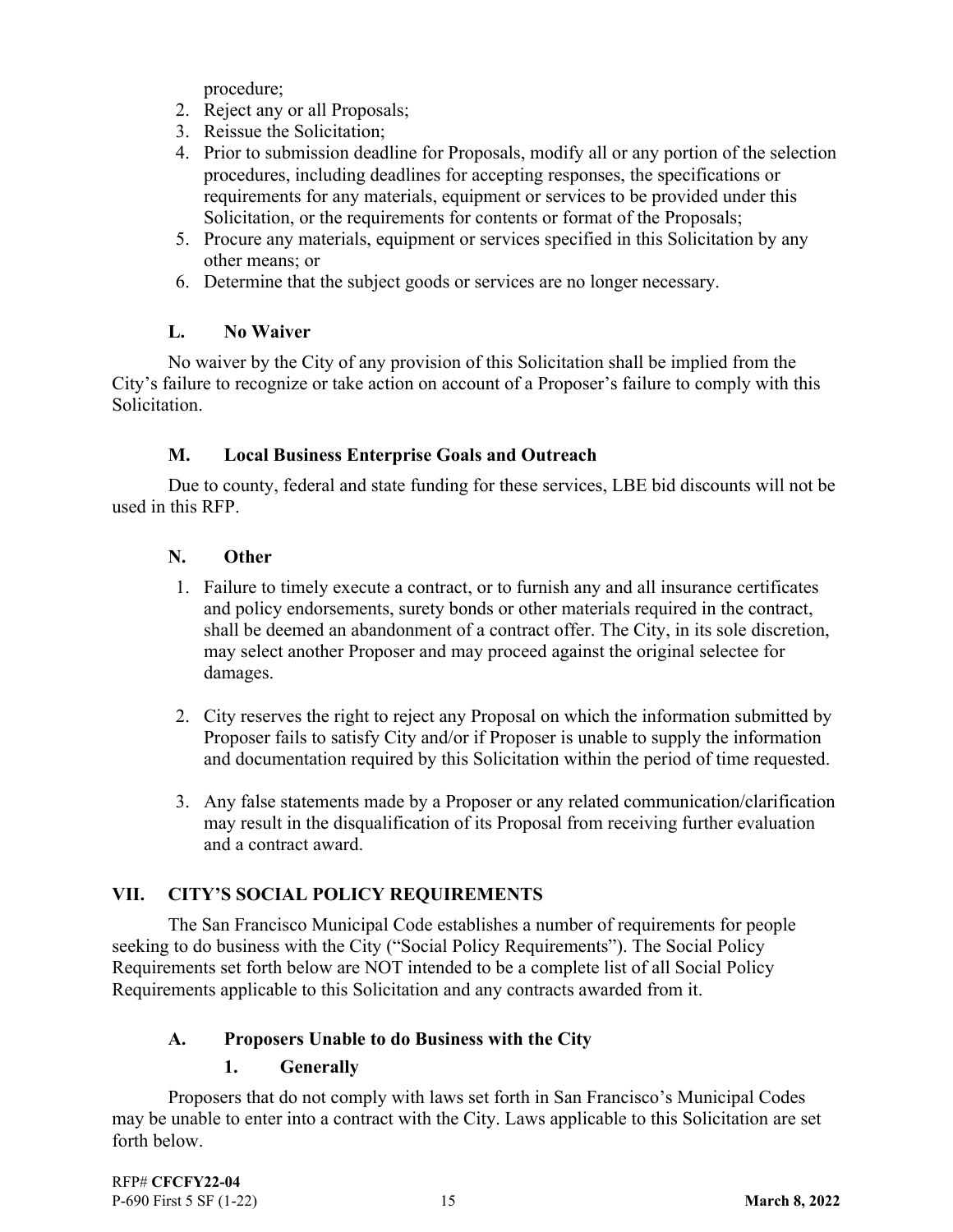#### **2. Administrative Code Chapter 12X**

 Subject to certain exceptions, Proposers are advised that this Solicitation is subject to the requirements of Administrative Code Chapter 12X, which prohibits the City from entering into a contract with a Proposer that (a) has its headquarters in a state that has enacted a law that perpetuates discrimination against LGBT people and/or has enacted a law that prohibits abortion prior to the viability of the fetus, or (b) will perform any or all of the work on the contract in such a state. Chapter 12X requires the City Administrator to maintain a list of such states, defined as "Covered States" under Administrative Code Sections 12X.2 and 12X.12. The list of Covered States is available on the website of the City Administrator *(https://sfgsa.org/chapter-12x-stateban-list*). Proposers will be required to certify compliance with Chapter 12X as part of their Proposal, unless the City determines that a statutory exception applies.

## **3. Administrative Code Chapter 12B**

 A Proposer selected pursuant to this Solicitation may not, during the term of the Agreement, in any of its operations in San Francisco, on real property owned by San Francisco, or where work is being performed for the City elsewhere in the United States, discriminate in the provision of bereavement leave, family medical leave, health benefits, membership or membership discounts, moving expenses, pension and retirement benefits or travel benefits, as well as any benefits other than the benefits specified above, between employees with domestic partners and employees with spouses, and/or between the domestic partners and spouses of such employees, where the domestic partnership has been registered with a governmental entity pursuant to state or local law authorizing such registration, subject to the conditions set forth in §12B.2(b) of the San Francisco Administrative Code.

#### **B. Health Care Accountability Ordinance**

 A Proposer selected pursuant to this Solicitation shall comply with the requirements of Chapter 12Q. For each Covered Employee, an awarded Proposer shall provide the appropriate health benefit set forth in Section 12Q.3 of the Health Care Accountability Ordinance (HCAO). If a Proposer selected pursuant to this Solicitation chooses to offer the health plan option, such health plan shall meet the minimum standards set forth by the San Francisco Health Commission. Information about and the text of the Chapter 12Q and the Health Commission's minimum standards are available at http://sfgov.org/olse/hcao. Any Subcontract entered into by Proposer shall also be required to comply with the requirements of the HCAO and shall contain contractual obligations substantially the same as those set forth in this section.

## **C. Minimum Compensation Ordinance**

 A Proposer selected pursuant to this Solicitation shall comply with Administrative Code Chapter 12P. A Proposer selected pursuant to this Solicitation shall pay covered employees no less than the minimum compensation required by San Francisco Administrative Code Chapter 12P, including a minimum hourly gross compensation, compensated time off, and uncompensated time off. A Proposer selected pursuant to this Solicitation is subject to the enforcement and penalty provisions in Chapter 12P. Information about and the text of the Chapter 12P is available on the web at http://sfgov.org/olse/mco.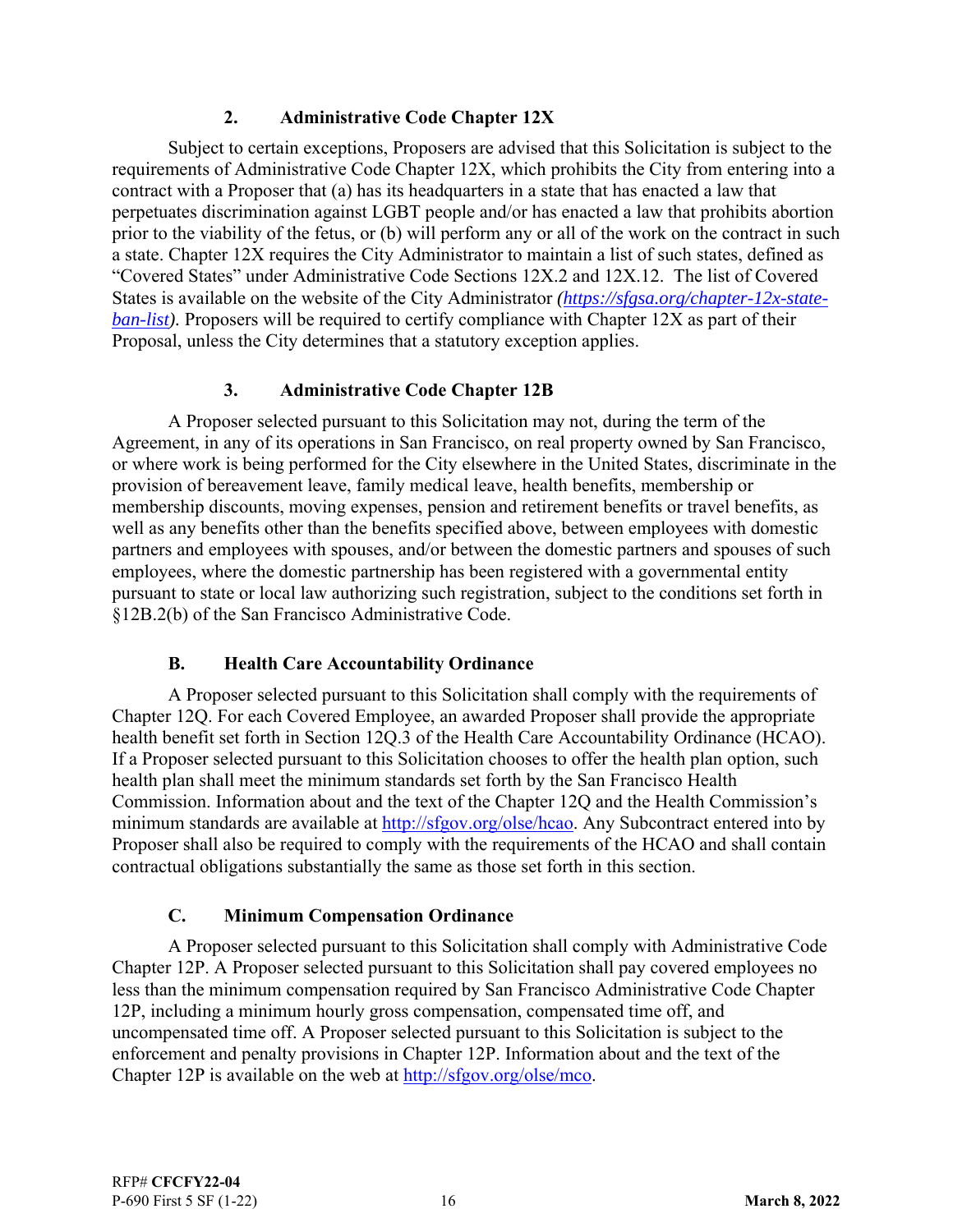#### **D. First Source Hiring Program**

 A Proposer selected pursuant to this Solicitation shall comply with all of the provisions of the First Source Hiring Program, Chapter 83 of the San Francisco Administrative Code that apply to this Agreement and an awarded Proposer is subject to the enforcement and penalty provisions in Chapter 83.

## **E. Contractor Vaccination Policy**

 Proposers are advised that any contract awarded from this Solicitation is subject to the requirements of the 38th Supplement to Mayoral Proclamation Declaring the Existence of a Local Emergency ("Emergency Declaration") dated February 25, 2020, and the Vaccination Policy for City Contractors ("Contractor Vaccination Policy") issued by the City Administrator. The Contractor Vaccination Policy requires employees of City contractors and subcontractors who spend substantial time working in close proximity to City employees while performing work under the contract at a City owned, leased or controlled facility ("Covered Employees") to be fully vaccinated or granted an exemption based on medical or religious grounds. Information about the Contractor Vaccination Policy is available on the City's website at https://sf.gov/confirm-vaccine-status-your-employees-and-subcontractors. Proposers will be required to certify before contract award that they will comply with the Contractor Vaccination Policy if the resulting contract will be a Covered Contract under the Policy, unless the City determines that a waiver should be granted for the reasons stated in that Policy. The Contractor Vaccination Policy's requirements include, but are not limited to, the following:

- 1. Contractor shall identify its Covered Employees who are or will be performing Work or Services under this Agreement and shall inform them of the COVID-19 vaccination requirements stated in the Contractor Vaccination Policy and the Emergency Declaration.
- 2. Contractor shall maintain a list of its Covered Employees by name and position, which list shall not include the employees' vaccination status. Contractor shall update the list as needed to show all current Covered Employees, and Contractor shall provide that list to the City on request.
- 3. Contractor shall be responsible for determining the vaccination status of any Covered Employees working for their subcontractors on a project. Contractor shall ensure that its covered subcontractors submit required information to the Contractor to ensure its covered subcontractors' compliance with the Contractor Vaccination Policy.
- 4. Proposer shall submit to the City the Attestation Form confirming its compliance with the Contractor Vaccination Policy before contract award. Contractors shall promptly submit to the City a completed Attachment A respecting any medical or religious vaccination exemptions granted to their Covered Employees, which shall be updated as needed.
- 5. Contractor shall coordinate with the City to confirm that the City can safely accommodate at its worksite any Covered Employee for whom the Contractor has granted a medical or religious vaccination exemption, which may include ensuring that exempt employees who are accommodated comply with any required health and safety protocols.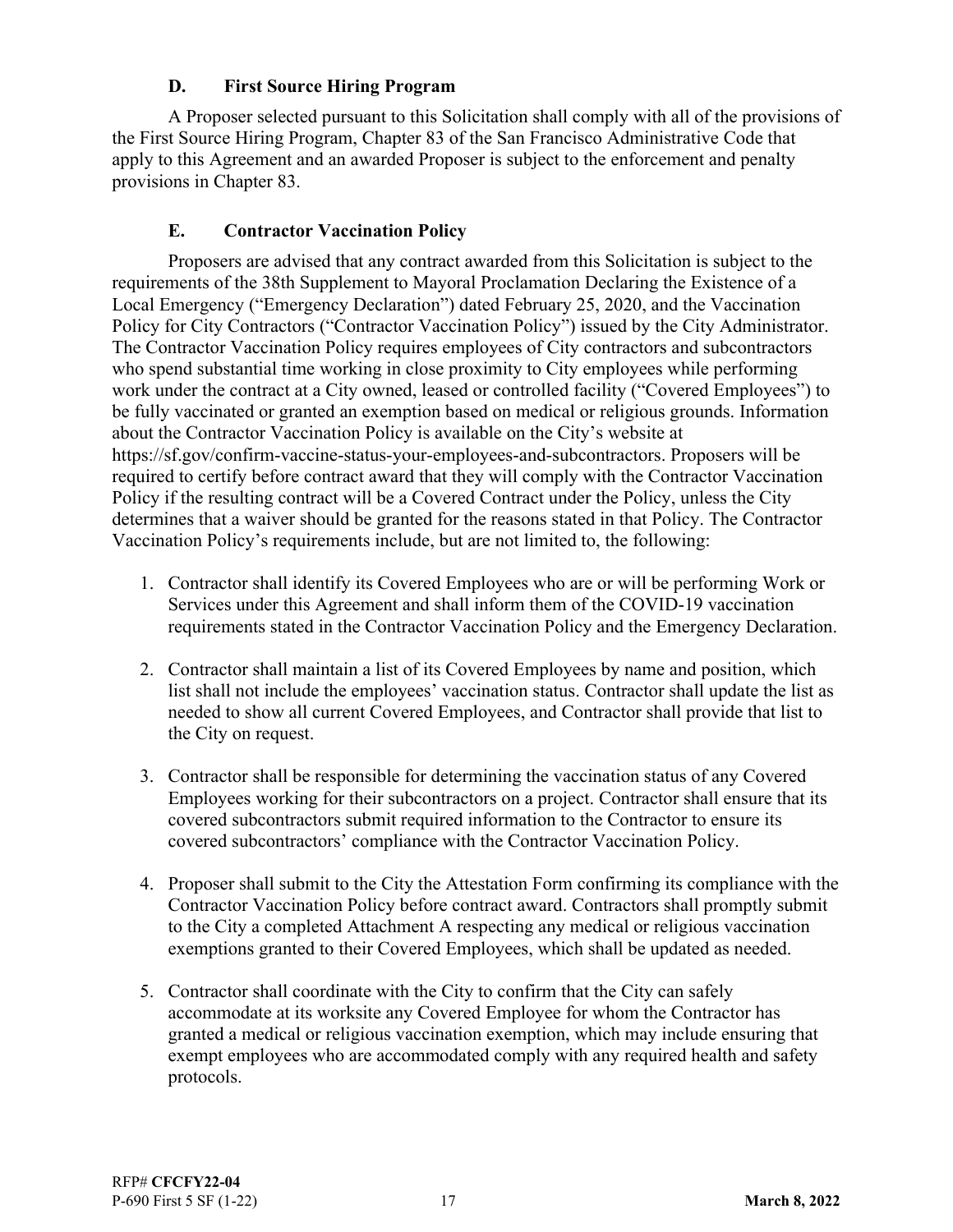#### **VIII. CONTRACT REQUIREMENTS**

#### **A. Contract Terms and Negotiations**

 The successful Proposer will be required to enter into the Agreement attached hereto as Attachment 1, City's Proposed Agreement Terms. **City's Proposed Agreement Terms are not subject to negotiation**. Failure to timely execute the Proposed Agreement, or to furnish any and all insurance certificates and policy endorsements, surety bonds or other materials required in the Proposed Agreement, shall be deemed an abandonment of the Proposal and City, in its sole discretion, may select another Proposer and proceed against the original selectee for damages.

#### **B. Conflicts of Interest**

 The successful proposer will be required to agree to comply fully with and be bound by the applicable provisions of state and local laws related to conflicts of interest, including Section 15.103 of the City's Charter, Article III, Chapter 2 of City's Campaign and Governmental Conduct Code, and Section 87100 et seq. and Section 1090 et seq. of the Government Code of the State of California. The successful proposer will be required to acknowledge that it is familiar with these laws; certify that it does not know of any facts that constitute a violation of said provisions; and agree to immediately notify the City if it becomes aware of any such fact during the term of the Agreement.

 Individuals who will perform work for the City on behalf of the successful proposer might be deemed consultants under state and local conflict of interest laws. If so, such individuals will be required to submit a Statement of Economic Interests, California Fair Political Practices Commission Form 700, to the City within ten calendar days of the City notifying the successful proposer that the City has selected the proposer.

#### **C. Insurance Requirements**

- **1.** Types and Amounts of Coverage. Without limiting Grantee's liability, Grantee shall maintain in force, during the full term of the grant agreement, insurance in the following amounts and coverages:
	- a. Workers' Compensation, in statutory amounts, with Employers' Liability Limits not less than one million dollars (\$1,000,000) each accident, injury, or illness.
	- b. Commercial General Liability Insurance with limits not less than \$1,000,000 each occurrence and \$2,000,000 general aggregate for Bodily Injury and Property Damage, including Contractual Liability, Personal Injury, Products and Completed Operations; policy must include Abuse and Molestation coverage, and
	- c. Commercial Automobile Liability Insurance with limits not less than one million dollars (\$1,000,000) each occurrence Combined Single Limit for Bodily Injury and Property Damage, including Owned, Non-Owned and Hired auto coverage, as applicable.
	- d. Professional liability insurance for negligent acts, errors or omission with respect to professional or technical services, if any, required in the performance of this Agreement with limits not less than one million dollars (\$1,000,000) each claim.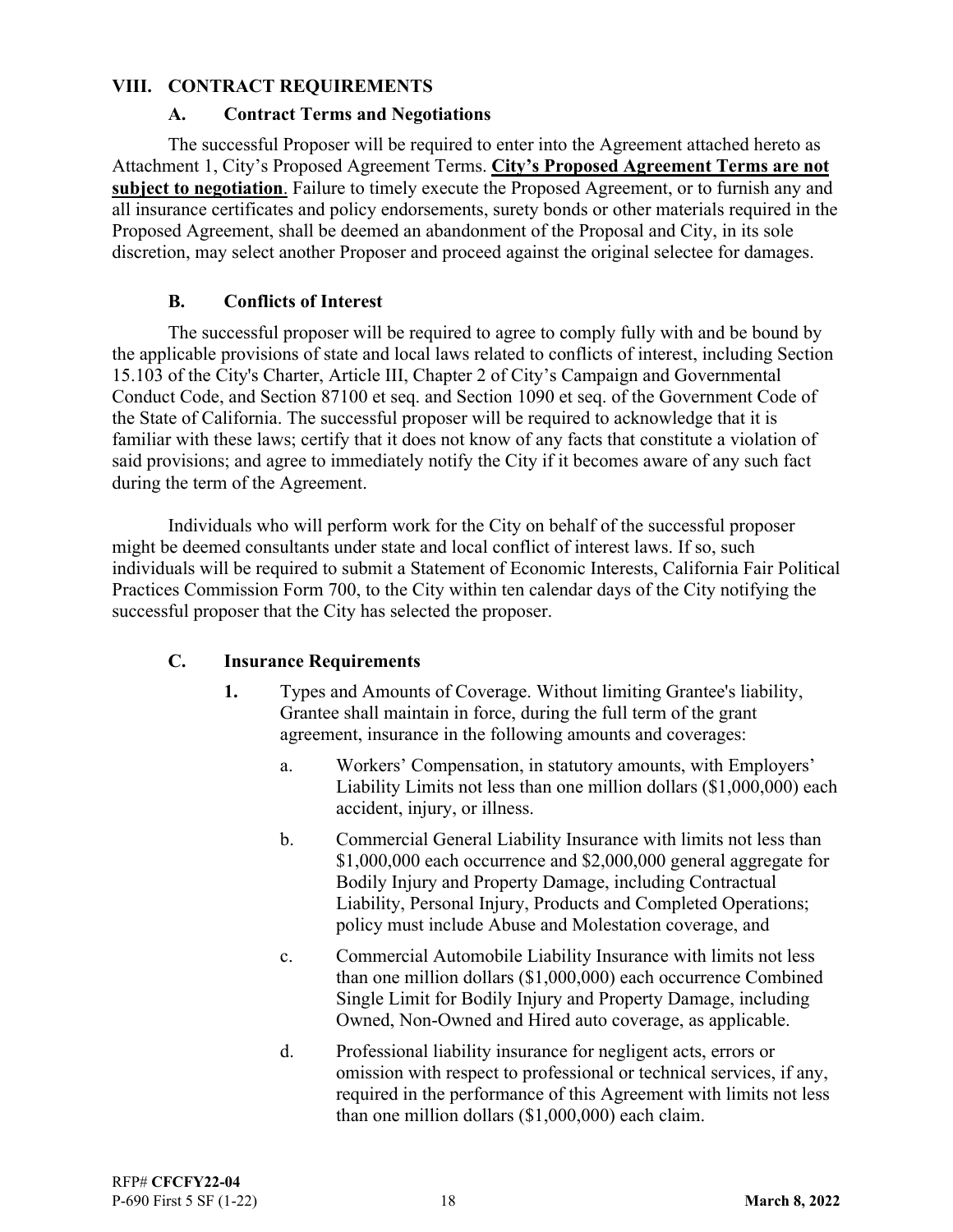- **2.** Additional Requirements for General and Automobile Coverage. Commercial General Liability and Commercial Automobile Liability insurance policies shall:
	- a. Name as additional insured City and its officers, agents and employees.
	- b. Provide that such policies are primary insurance to any other insurance available to the Additional Insureds, with respect to any claims arising out of this Agreement, and that insurance applies separately to each insured against whom claim is made or suit is brought, except with respect to limits of liability.
- **3.** Additional Requirements for All Policies. All policies shall be endorsed to provide at least thirty (30) days' advance written notice to City of cancellation of policy for any reason, nonrenewal or reduction in coverage and specific notice mailed to City's address for notices pursuant to Article 15.
- **4.** Required Post-Expiration Coverage. Should any of the insurance required hereunder be provided under a claims-made form, Grantee shall maintain such coverage continuously throughout the term of this Agreement and, without lapse, for a period of three (3) years beyond the expiration or termination of this Agreement, to the effect that, should occurrences during the term hereof give rise to claims made after expiration or termination of the Agreement, such claims shall be covered by such claims-made policies.
- **5.** General Annual Aggregate Limit/Inclusion of Claims Investigation or Legal Defense Costs. Should any of the insurance required hereunder be provided under a form of coverage that includes a general annual aggregate limit or provides that claims investigation or legal defense costs be included in such general annual aggregate limit, such general annual aggregate limit shall be double the occurrence or claims limits specified above.
- **6.** Evidence of Insurance. Before commencing any operations under this Agreement, Grantee shall furnish to City certificates of insurance, and additional insured policy endorsements, in form and with insurers satisfactory to City, evidencing all coverages set forth above, and shall furnish complete copies of policies promptly upon City's request. Before commencing any operations under this Agreement, Grantee shall furnish to City certificates of insurance and additional insured policy endorsements with insurers with ratings comparable to A-, VIII or higher, that are authorized to do business in the State of California, and that are satisfactory to City, in form evidencing all coverages set forth above. Failure to maintain insurance shall constitute a material breach of this Agreement.
- **7.** Effect of Approval. Approval of any insurance by City shall not relieve or decrease the liability of Grantee hereunder.
- **8.** Insurance for Subcontractors and Evidence of this Insurance. If a subcontractor will be used to complete any portion of this agreement, the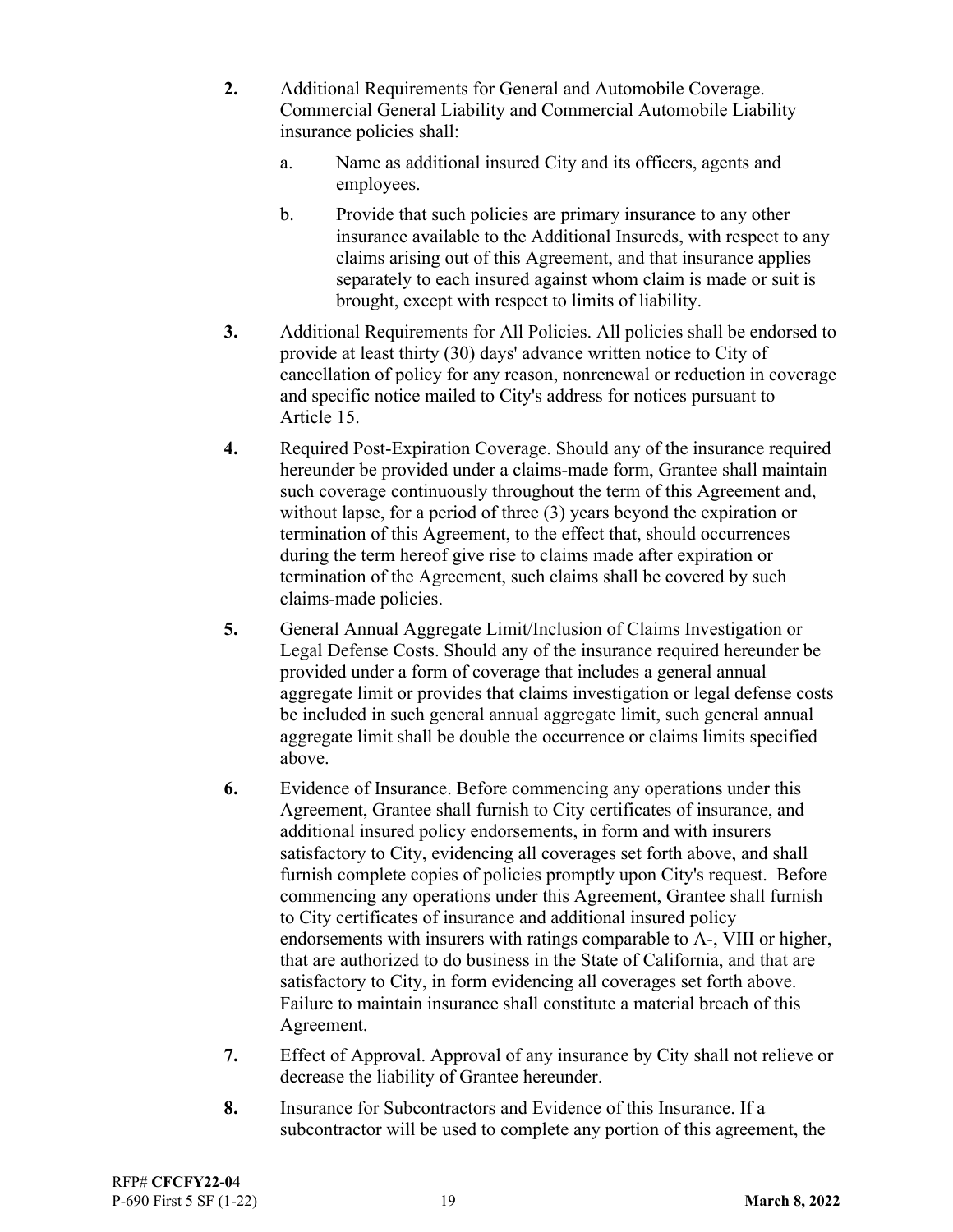grantee shall ensure that the subcontractor shall provide all necessary insurance and shall name the City and County of San Francisco, its officers, agents, and employees and the grantee listed as additional insureds.

- **9.** Regarding Workers' Compensation, Contractor hereby agrees to waive subrogation which any insurer of Contractor may acquire from Contractor by virtue of the payment of any loss. Contractor agrees to obtain any endorsement that may be necessary to effect this waiver of subrogation. The Workers' Compensation policy shall be endorsed with a waiver of subrogation in favor of the City for all work performed by the Contractor, its employees, agents and subcontractors.
- **10.** Should any required insurance lapse during the term of this Agreement, requests for payments originating after such lapse shall not be processed until the City receives satisfactory evidence of reinstated coverage as required by this Agreement, effective as of the lapse date. If insurance is not reinstated, the City may, at its sole option, terminate this Agreement effective on the date of such lapse of insurance.

## **D. Compliance with Other Laws**

 Grantee shall keep itself fully informed of City's Charter, codes, ordinances and regulations and all state, and federal laws, rules and regulations affecting the performance of the grant Agreement and shall at all times comply with such Charter codes, ordinances, and regulations rules and laws.

#### **IX. PROTEST PROCEDURES**

#### **A. Protest of Non-Responsiveness Determination**

 Within three (3) business days of the City's issuance of a Notice of Non-Responsiveness, a Proposer may submit a written Notice of Protest of Non-Responsiveness. The Notice of Protest must include a written statement specifying in detail each and every one of the grounds asserted for the protest. The Notice of Protest must be signed by an individual authorized to represent the Proposer, and must cite the law, rule, local ordinance, procedure or Solicitation provision on which the protest is based. In addition, the Notice of Protest must specify facts and evidence sufficient for the City to determine the validity of the protest.

#### **B. Protest of Contract Award**

 Within five (5) business days of the City's issuance of a Notice of Intent to Award, a Proposer may submit a written Notice of Protest of Contract Award. The Notice of Protest must include a written statement specifying in detail each and every one of the grounds asserted for the protest. The Notice of Protest must be signed by an individual authorized to represent the Proposer, and must cite the law, rule, local ordinance, procedure or Solicitation provision on which the protest is based. In addition, the Notice of Protest must specify facts and evidence sufficient for the City to determine the validity of the protest.

#### **C. Delivery of Protests**

A Notice of Protest must be written. Protests made orally (e.g., by telephone) will not be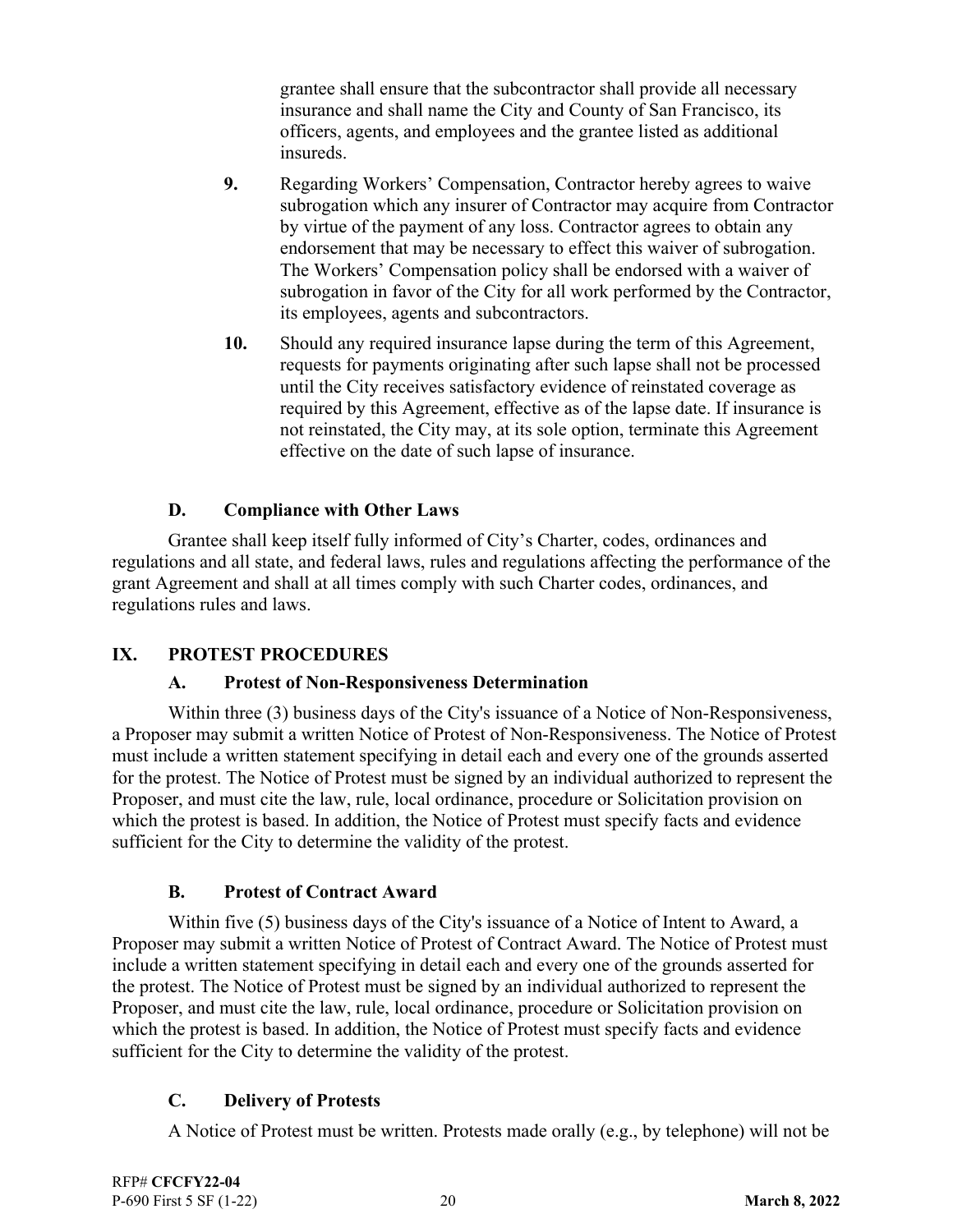considered. A Notice of Protest shall be transmitted by a means that will objectively establish the date the City received the Notice of Protest. If a Notice of Protest is mailed, the protestor bears the risk of non-delivery within the deadlines specified herein. All protests must be received by the due dates stated above. Protests must be delivered to – via email:

Theresa Zighera

Interim Executive Director First 5 San Francisco 1650 Mission Street, Suite 300 San Francisco, CA 94103 theresa.zighera@first5sf.org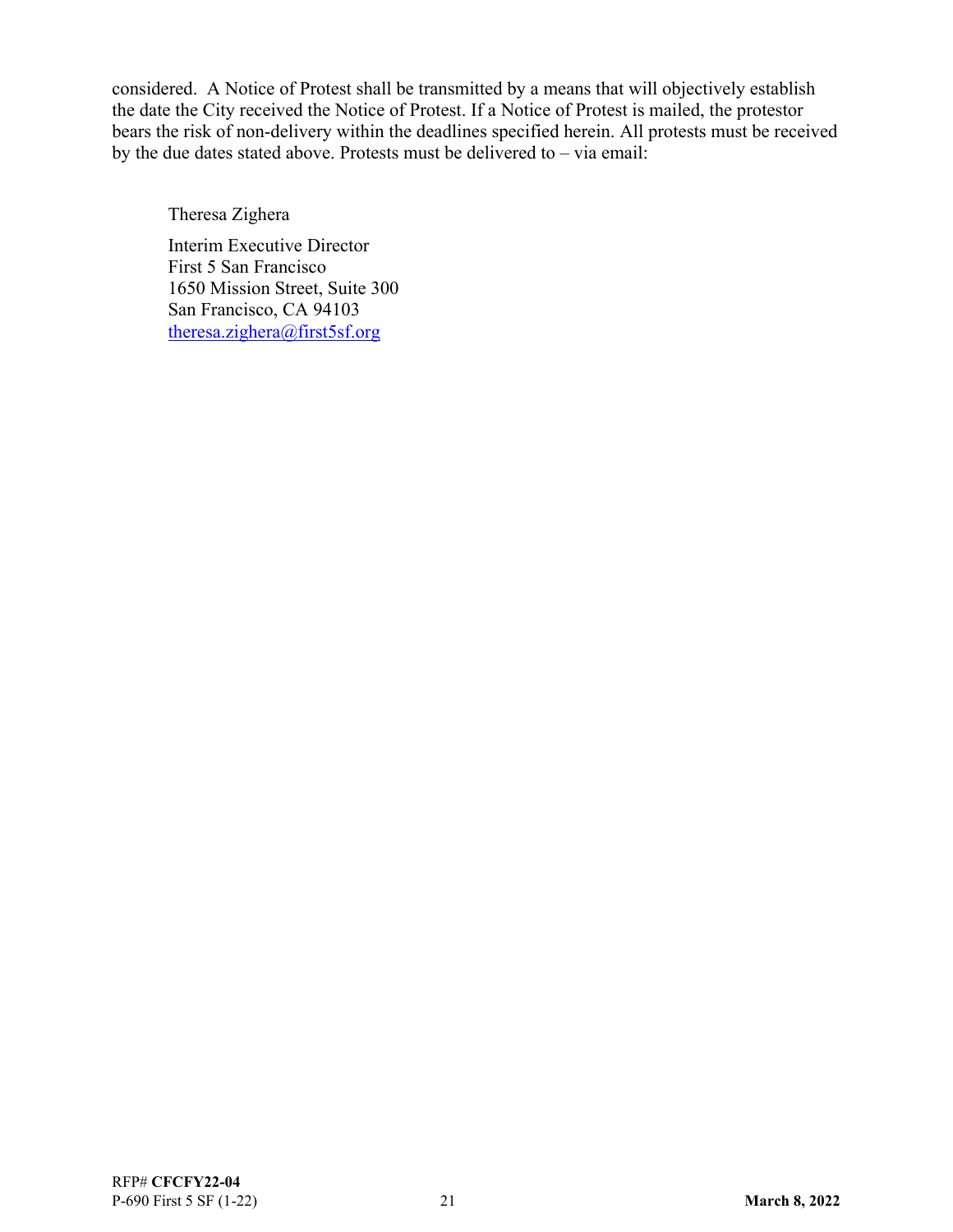## **X. STANDARD FORMS**

## **A. How to become Eligible to Do Business with the City**

 Before the City can award any contract to a contractor, all vendors must meet the minimum requirements described below. There may be additional requirements placed upon a vendor depending on the type of good or service to be purchased.

## **B. How to Register as a City Supplier**

 The following requirements pertain only to Proposers not currently registered with the City as a Supplier.

**Step 1:** Register as a BIDDER at City's Supplier Portal:

https://sfcitypartner.sfgov.org/pages/index.aspx

**Step 2:** Follow instructions for converting your BIDDER ID to a SUPPLIER ID. This will require you to register with the City Tax Collector's Office and submit Chapter 12B and 12C forms through the Supplier portal. Once these forms have been completed, submitted, and processed, you will be notified via email with your organization's new Supplier ID. That email will also provide instructions for completing your Supplier registration.

- **City Business Tax Registration Inquiries:** For questions regarding business tax registration procedures and requirements, contact the Tax Collector's Office at (415) 554-4400 or, if calling from within the City and County of San Francisco, 311.
- **Chapter 12(B) and 12(C) Inquiries:** For questions concerning the City's Chapter 12(B) and 12(C) Equal Benefits and Non-Discrimination in Contracting requirements, go to: www.sfgov.org/cmd.

# **C. Vendor Eligibility and Invoice Payment**

 Vendors must have a City-issued vendor number, have all compliance paperwork submitted and approved by the City, and have an executed contract or purchase order before payments can be made. Once a vendor number has been assigned, an email notification will be provided by the City's Vendor File Support Division. This notification will include instructions on how to sign up to receive payments through the City's supplier portal located at https://sfcitypartner.sfgov.org/.

| <b>Form:</b>                                                                      | <b>Required If:</b>                                                                                                                                                                                                                 |
|-----------------------------------------------------------------------------------|-------------------------------------------------------------------------------------------------------------------------------------------------------------------------------------------------------------------------------------|
| <b>Minimum Compensation</b><br>Ordinance (MCO) Declaration<br>$\overline{d}$ pdf) | You have at least \$25,000 (\$50,000 for non-profit<br>organizations) in cumulative annual business with a City<br>department or departments and have more than 5 employees,<br>including employees of any parent, subsidiaries and |

## **D. Supplemental Forms**